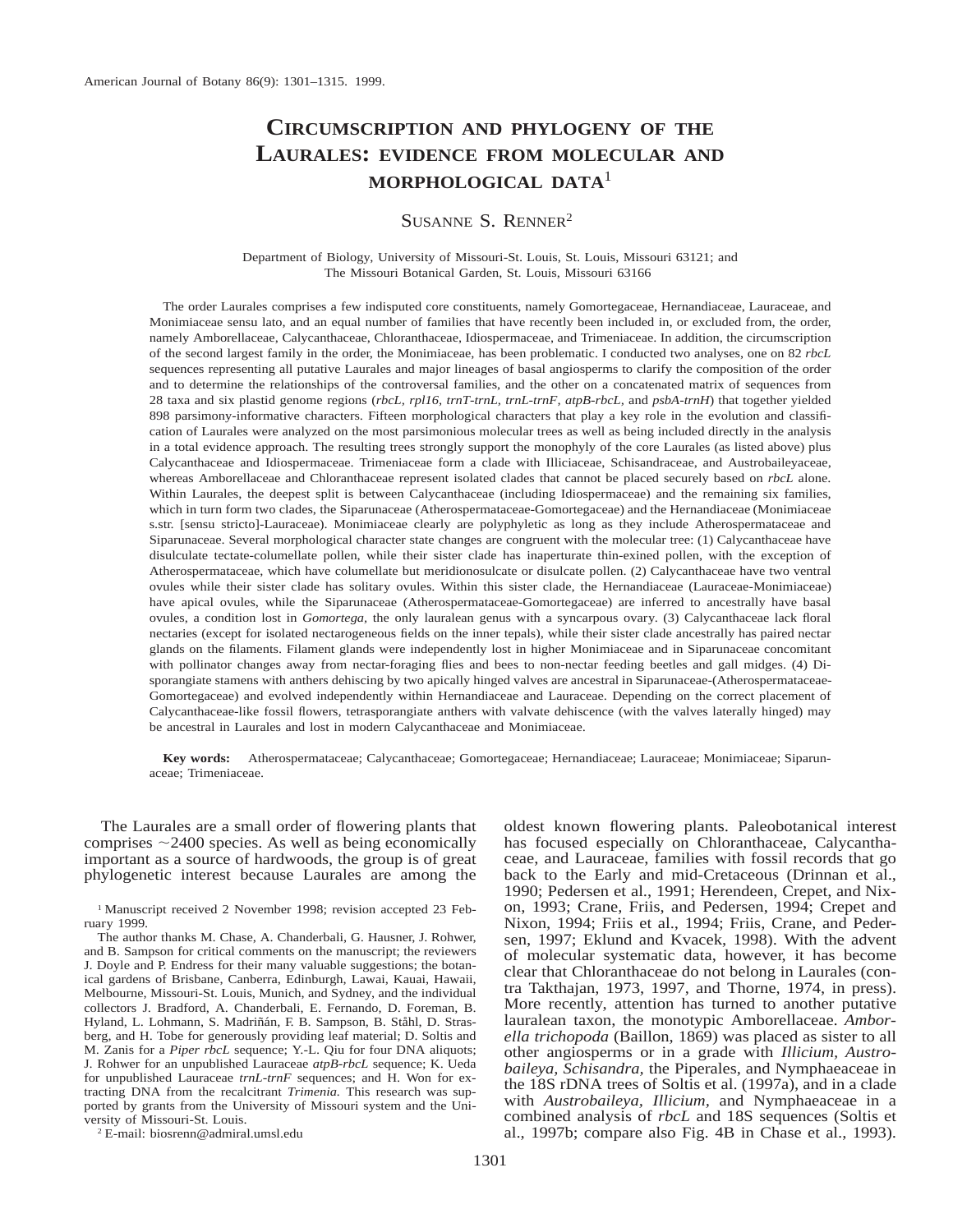TABLE 1. Putative members of Laurales according to recent authors.

| <b>Putative Laurales</b> | Cronquist (1988)     | Kubitzki (1993a)        | Takhtajan (1997)     | Thorne (in press)       |
|--------------------------|----------------------|-------------------------|----------------------|-------------------------|
| Amborellaceae            |                      |                         |                      |                         |
| Atherospermataceae       | incl. in Monimiaceae | incl. in Monimiaceae    | incl. in Monimiaceae |                         |
| Calycanthaceae           |                      |                         |                      |                         |
| Chloranthaceae           |                      |                         |                      |                         |
| Gomortegaceae            |                      |                         |                      |                         |
| Hernandiaceae            |                      |                         |                      |                         |
| Idiospermaceae           |                      | incl. in Calycanthaceae |                      | incl. in Calycanthaceae |
| Lauraceae                |                      |                         |                      |                         |
| Monimiaceae              |                      |                         |                      |                         |
| Siparunaceae             | incl. in Monimiaceae | incl. in Monimiaceae    | incl. in Monimiaceae |                         |
| Trimeniaceae             |                      |                         |                      |                         |

An analysis of combined *atpB, rbcL,* and 18S sequences again places *Amborella* as sister to all other angiosperms (M. Chase, D. Soltis, and P. Soltis, personal communication, 1998).

Prior to molecular studies, Amborellaceae and Chloranthaceae had been interpreted as close to Trimeniaceae (Endress and Sampson, 1983; Philipson, 1993a). Trimeniaceae are a family with four or five species in one or two genera, for which the first discovered species, *Trimenia weinmanniifolia* (Seemann, 1865) and *Piptocalyx moorei* (Oliver in Bentham, 1870; = *Trimenia moorei* (Oliver) Philipson), were regarded as probably belonging in Monimiaceae by Bentham and Hooker (1880) because their flowers shared some traits with those of *Xymalos. Xymalos* is one of two Monimiaceae with numerous stamens but a single carpel. Monimiaceae at the time also encompassed *Amborella.* Similar to Chloranthaceae, *Amborella* and *Trimenia* have flower and inflorescence modifications typical of wind-pollination, such as inconspicuous flowers, single ovules, stigmas with large receptive surfaces, reduced or lacking tepals or petals, and separation of sexual function, making them similar to each other and difficult to homologize with animal-pollinated potential relatives. As will be shown here, Trimeniaceae do not belong in Laurales. Instead, *Trimenia* is closest to *Illicium, Schisandra,* and *Austrobaileya.*

Partly because the circumscription of Laurales (summarized in Table 1) is unclear, partly because their second-largest family, Monimiaceae, as traditionally conceived (e.g., Money, Bailey, and Swamy, 1950; Philipson, 1993b; Takhtajan, 1997) is blatantly polyphyletic (Renner, 1998), relationships of and within Laurales have remained obscure. Hallier (1905), who in his *Natürliche* (*phylogenetische*) *System der Blütenpflanzen* first interpreted the Laurales as a natural group, thought them characterized by perigynous flowers, that is, flowers with a well-developed fleshy receptacle enveloping the carpels. As circumscribed by Hallier, Laurales comprised three families, the Calycanthaceae, the Monimiaceae s.l. (sensu lato), into which Hallier had sunk another highly aberrant group, the monospecific Gomortegaceae (Reiche, 1896), and the Lauraceae, which in Hallier's conception included the Hernandiaceae. Note that the most divergent member of the Calycanthaceae, *Calycanthus* (*Idiospermum*) *australiensis,* was first described in 1912, after Hallier's paper. Calycanthaceae and Monimiaceae were seen as related to Lauraceae, and the entire order was seen as derived from (''abstammend von'') Magnoliales (Hallier, 1905). The Magnoliales were characterized by hypogynous flowers, i.e., with the carpels exposed on the receptacle rather than embedded in it. Together, Laurales and Magnoliales formed the Polycarpicae (both had ancestrally numerous carpels per flower). Chloranthaceae do not have carpels embedded in the receptacle nor do they have numerous carpels, and Hallier (1905) accordingly did not include them in the Laurales; instead he placed them with Piperaceae and Saururaceae in Piperales. He either had not seen material of *Amborella, Piptocalyx,* and *Trimenia,* all of which lack cup-shaped receptacles and thus might have been deemed misfits in Laurales, or else he was not concerned about intrafamilial variation in receptacle development. As it was, Trimeniaceae and Amborellaceae remained buried in Monimiaceae until 1917 and 1948 when they were raised to family rank by Gibbs and Pichon, respectively (which became widely accepted after the landmark Monimiaceae study by Money, Bailey and Swamy, 1950). No morphologist excluded them from Laurales, however.

To securely circumscribe a monophyletic Laurales and to resolve intralauralean relationships, both large amounts of sequencing data and dense taxon sampling are needed (cf. Chase and Cox, 1998; Graybeal, 1998). Taxon addition minimizes the effects of spurious groupings among clades rich in autapomorphies, i.e., relatively long branches, which are liable to produce long-branch-attraction artifacts, while large amounts of sequence data increase phylogenetic signal. Previous large-scale molecular studies of basal angiosperms have included a small number of core lauralean taxa. Thus, Qiu et al. (1993) and the angiosperm-wide *rbcL* analysis of Chase et al. (1993) both included *Calycanthus, Chimonanthus,* and *Idiospermum* of Calycanthaceae, *Hernandia* and *Gyrocarpus* of Hernandiaceae, *Cinnamomum* and *Persea* of Lauraceae, and *Hedycarya* of Monimiaceae s.str. (sensu stricto). The 18S analysis of Soltis et al. (1997a) included *Calycanthus* and *Sassafras*. The combined  $rbcL + atpB$ analysis of Savolainen et al. (in press) includes the same taxa as Chase et al. (1993) plus an additional member of Monimiaceae (*Kibara*) and minus one genus each of Calycanthaceae and Hernandiaceae. Other studies that combined morphological characters and rDNA (Doyle, Donoghue, and Zimmer, 1994) or *rbcL* (Nandi, Chase, and Endress, 1998) have included, respectively, *Calycanthus, Persea,* and *Hedycarya,* and *Chimonanthus.* Lacking from all these analyses are Atherospermataceae, Gomortegaceae, Siparunaceae, and Trimeniaceae, as well as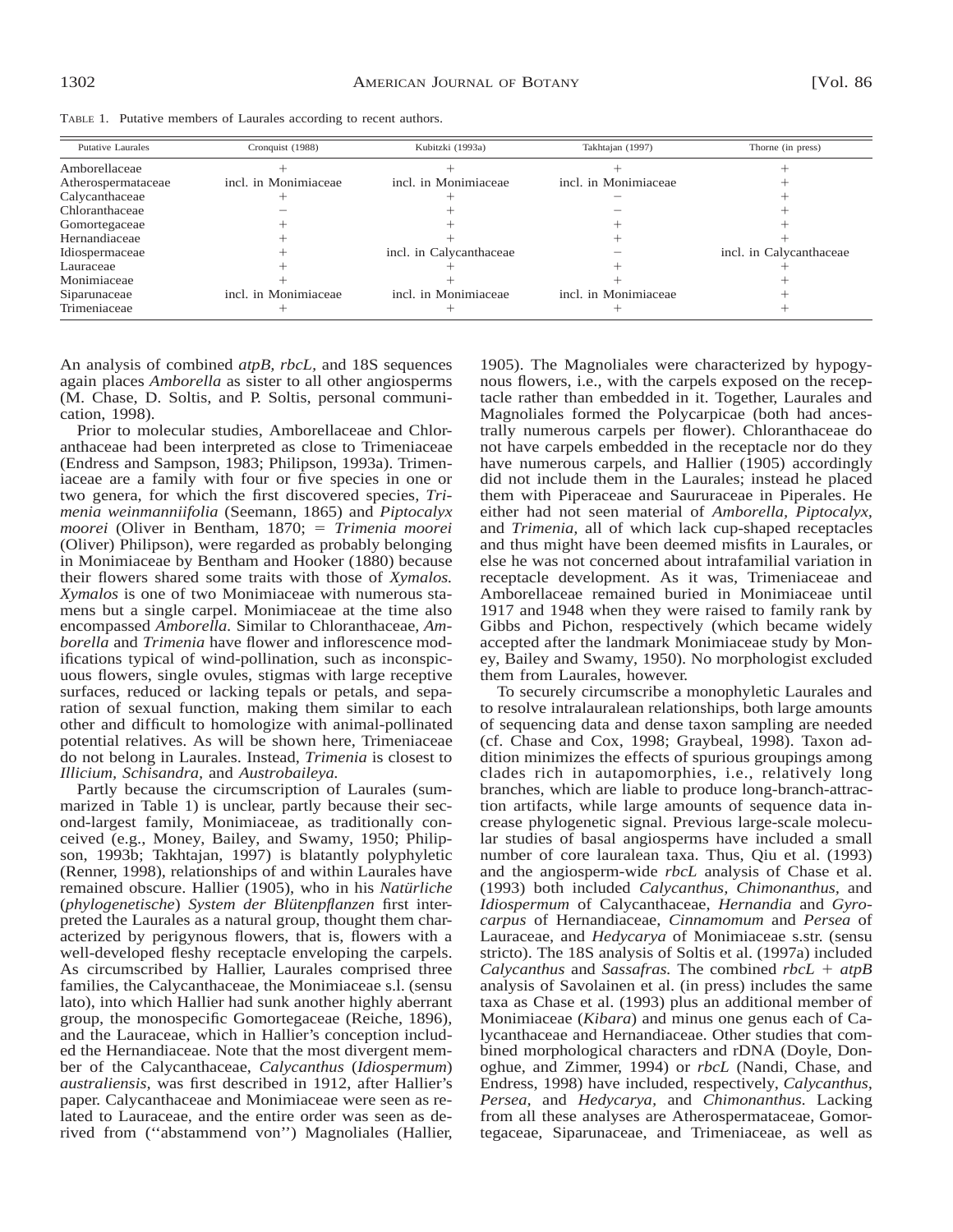first-branching members of Lauraceae and Monimiaceae s.str.

The present study addresses the circumscription and internal relationships of Laurales using a two-pronged approach. Broad *rbcL* sampling of all relevant clades is used to establish whether the perigynous-flowered basal angiosperm families form a monophyletic group (thus evaluating Hallier's concept of Laurales). Then, dense taxon sampling and data from five additional genome regions (the *rpl16* intron and the *trnT*-*trnL, trnL*-*trnF, atpB*-*rbcL,* and *psbA*-*trnH* intergenic spacers) were used to resolve relationships within Laurales. Fifteen morphological characters that have traditionally been of key importance in the classification of Laurales were studied on the molecular trees a posteriori as well as being included directly in the analysis in a total evidence approach.

## MATERIALS AND METHODS

*Taxon sampling*—Eighty-nine *rbcL* sequences were used to evaluate the monophyly of Laurales (see Table 2 for a list of *rbcL* sequences and their provenance). All taxa that have been suggested as belonging in Laurales were sampled, usually with all or most of their genera, the exception being the Lauraceae. This family of  $\sim$  50 genera in three tribes is represented by four genera (following the classification of van der Werff and Richter, 1996). The Cryptocaryeae are represented by *Cryptocarya,* the Perseeae by *Persea* and *Cinnamomum,* and the Laureae by *Litsea* and *Sassafras.* The monophyly of Lauraceae is unquestioned (J. Rohwer, personal communication 1998, University of Mainz; A. Chanderbali, personal communication, 1998, University of Missouri-St. Louis), and ongoing molecular systematic work on the family by J. Rohwer and A. Chanderbali guided the choice of taxa to be included. In addition to 40 *rbcL* sequences from putative Laurales (see Table 2), 42 sequences were included to represent all lineages that have been suggested by earlier authors (Hallier, 1905; Endress, 1972; Thorne, 1974, in press; Takhtajan, 1973, 1997; Cronquist, 1981, 1988; Kubitzki, 1993a) or in published or ongoing molecular work (cf. Introduction) as potential lauralean outgroups: Magnoliales s.l. (sensu lato) (Annonaceae, Degeneriaceae, Eupomatiaceae, Himantandraceae, Magnoliaceae, Myristicaceae), Winterales (Canellaceae, Winteraceae), and monocots (Araceae). Because molecular systematic analyses have shown that *Amborella* groups with the ''expanded Nymphaeales'' (cf. Fig. 1 for members of this informal grouping), *rbcL* sequences were included of Austrobaileyaceae, Cabombaceae, Nymphaeaceae, Illiciaceae, and Schisandraceae. Note that Austrobaileyaceae have sometimes also been included in Laurales, e.g., by Melchior (1964), Smith (1972), Takhtajan (e.g., 1973), Thorne (1974), and Walker (1976). Because of the unclear position of Chloranthaceae among basal angiosperms, representatives of Aristolochiaceae, Lactoridaceae, Piperaceae, and Saururaceae were also included to cover all lineages with which Chloranthaceae might group. The tree was rooted with seven *rbcL* sequences from *Ephedra, Gnetum,* and *Welwitschia.*

For the study of intralauralean relationships (see Table 3 for taxa, sequences, and GenBank numbers), Atherospermataceae are represented by eight species from all seven of their genera; Calycanthaceae by one species from each of their three genera; Gomortegaceae by their sole species; and Hernandiaceae by one species from each of their four genera (Kubitzki, 1969, 1993b; the latter work accords the former *Hernandia* subgenus *Hazomalania* generic rank). Monimiaceae are represented by four genera from their two main lineages (Renner, 1998, and unpublished data), and Siparunaceae are represented by one species each of their two genera (Renner, 1998, and unpublished data). Lauraceae are represented by species from the same three tribes as in the broadscale *rbcL* study. Magnoliaceae and Myristicaceae are used as outgroups based on Hallier's morphological hypothesis outlined above, the results of Nandi, Chase, and Endress (1998, fig. 4), and unpublished analyses of combined *rbcL, atpB,* and 18S sequences (M. Chase, personal communication, 1998, Royal Botanic Gardens Kew; M. Chase, D. Soltis, P. Soltis, unpublished data).

*Genome regions and laboratory methods*—Total DNA was extracted from silica gel-dried, herbarium, or (rarely) fresh leaves using DNeasy extraction kits (QIAGEN Inc., Valencia, California) and following the protocol provided by QIAGEN (1995, 1997). The plant material was either ground in Eppendorf tubes with sterilized sea-sand or in porcelain mortars under liquid nitrogen. The *rbcL* gene was then amplified using a 26-nucleotide forward primer (1F, 5'-ATG TCA CCA CAA ACA GAA ACT AAA GC-3') and a 24-nucleotide reverse primer (1460R, CTT TTA GTA AAA GAT TGG GCC GAG). Primer sequences are those of Fay, Swensen, and Chase (1997). To amplify the entire gene, two internal primers were used in addition to the two mentioned above, namely  $724R$  (3'-CAT GTA CCT GCA GTA GC-5') and  $636F$  (5'-GCG TTG GAG AGA TCG TTT CT-3'); where the 636F primer did not work, a complement of the 724R primer was used instead. To detect sequencing errors, the *rbcL* sequences were translated into amino acids using the program SeqPup (which was also used to align sequences; below) and then compared with Fig. 4 in Kellogg and Juliano (1997), which lists variable and invariable sites in 499 seed plant *rbcL* sequences. Alternative amino acids found in Laurales all occurred at sites already known to be variable within angiosperms, and no stop codons were found in any of the sequences. A total of 1434 nucleotides, from positions 30–1395 of the *rbcL* exon, plus 39 base pairs (bp) following the exon were sequenced, but only the first 1331 nucleotides were used in the analyses because several of the sequences downloaded from GenBank ended at around position 1331.

Five plastid chloroplast intron and spacer regions were used, in addition to *rbcL* gene sequences, to resolve intralauralean relationships. The first of these was the large intron that interrupts the *rpl16* gene in all angiosperms thus far investigated (cf. Kelchner and Clark, 1997; Baum, Small, and Wendel, 1998). Primers 1067F (5'-CTT CCT CTA TGT TGT TTA CG-3') and 18R (3'-GCT ATG CTT AGT GTG TGA CTC-5') designed by C. B. Asmussen (personal communication, 1997, University of Copenhagen) were used to amplify an  $\sim 800$ -bp long region including the entire intron. The completed alignment (with gaps) comprised 1064 positions.

To amplify the *trnT*-*trnL* and *trnL*-*trnF* intergenic spacer regions, I used the universal primers *a, b, e,* and *f* of Taberlet et al. (1991). The *trnT*-*trnL* sequences ranged in length from 569 nucleotides (*Illigera*) to 895 nucleotides (*Knema*), with the Monimiaceae, Hernandiaceae, and Lauraceae sequences being similar to each other but differing strikingly from the remaining sequences near the 5' end of the locus. The first 212 nucleotides were therefore excluded from the analysis so that the completed alignment (472 positions with gaps) comprised only the second half of the spacer. The  $trnL-trnF$  data set included  $\sim$ 365 nucleotides and the completed alignment comprised 451 positions.

The *atpB*-*rbcL* spacer (Golenberg et al., 1993) was amplified using the forward primer 'oligo 2' of Manen, Natali, and Ehrendorfer (1994); a primer complementary to the *rbcL* forward primer 1F (sequence given above) was used for the reverse reaction. A total of  $\sim$ 740 nucleotides were used in the analysis, and the completed *atpB*-*rbcL* alignment (with gaps) comprised 898 positions.

The  $\sim$ 390-bp long *psbA-trnH* intergenic spacer was amplified using the *psbA*-F forward and *trnH*-R reverse primers designed by Sang, Crawford, and Stuessy (1997). Their forward primer amplifies the last 41 base pairs of the *psbA* gene, a region that varies little among the 25 members of Laurales. However, alignment difficulties occurred toward the 3' end of this rapidly evolving spacer, and therefore only the first  $\sim$ 170 nucleotides of each sequence were used in the analysis. The completed *psbA*-*trnH* alignment with gaps was 186 positions long.

PCR amplification followed standard protocols. PCR products were cleaned either by running the entire product on a low-melting point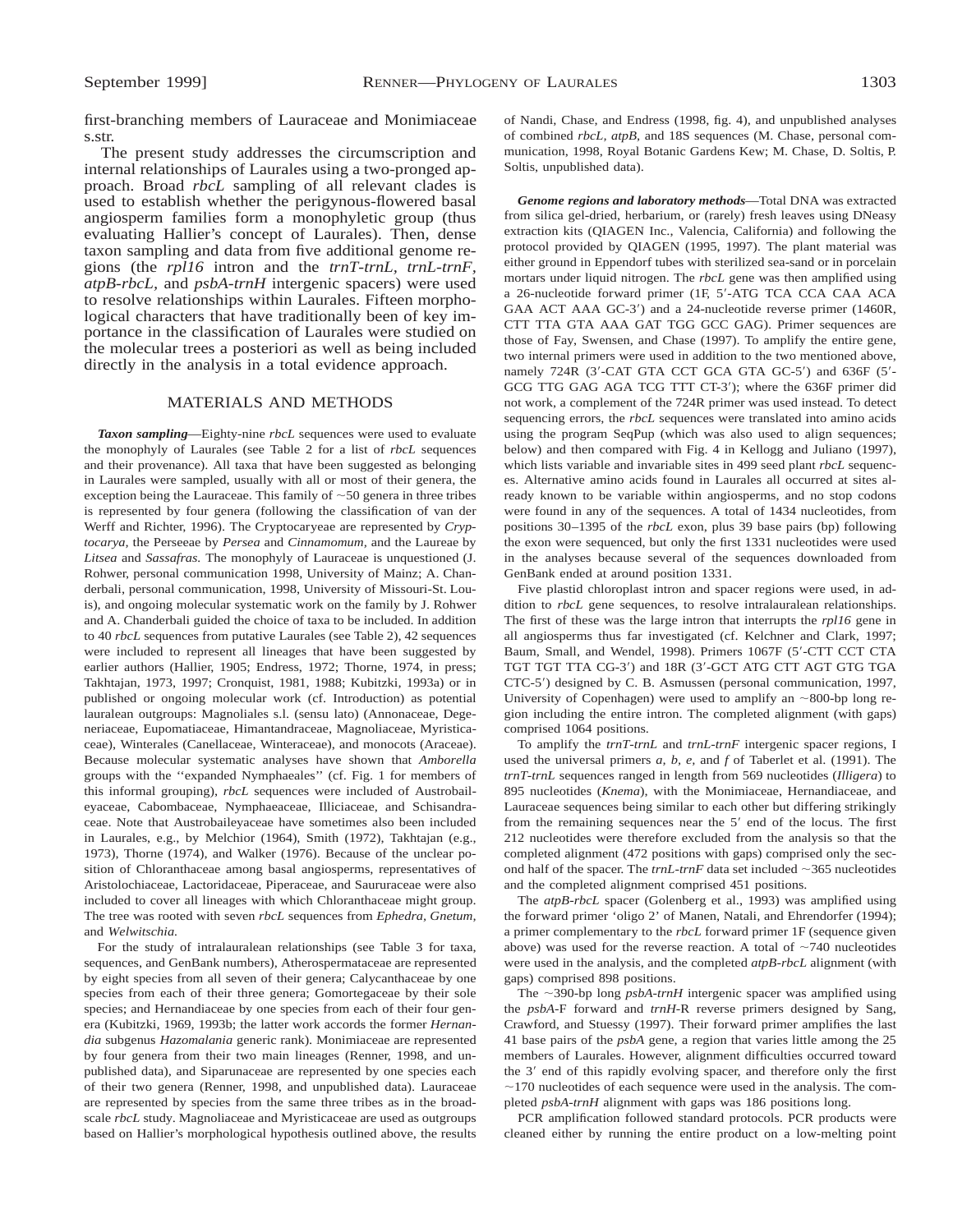TABLE 2. Species included in the study of the circumscription of the Laurales, listed alphabetically by family except for seven gymnosperms included for rooting purposes and listed together at the end. Also given are ordinal memberships of families in the classification of the Angiosperm Phylogeny Group (APG, 1998) as well as GenBank accession numbers, literature citations for published sequences, and source and voucher information for previously unpublished sequences.

| Family/ordinal placement<br>species                                         | GenBank accession no. <sup>a</sup>    | Citation or source and voucher       |
|-----------------------------------------------------------------------------|---------------------------------------|--------------------------------------|
| Amborellaceaeb                                                              |                                       |                                      |
| Amborella trichopoda Baill.                                                 | GBAN-L12628                           | Qiu et al., 1993                     |
| Annonaceae/Magnoliales                                                      |                                       |                                      |
| Annona muricata L.                                                          | GBAN-L12629                           | Qiu et al., 1993                     |
| Asimina triloba (L.) Dunal                                                  | GBAN-L12631                           | Qiu et al., 1993                     |
| Cananga odorata (Lam.) Hook. f. & Thomson<br>Acoraceae/Acorales             | GBAN-L12636                           | Qiu et al., 1993                     |
| Acorus calamus L.                                                           | GBAN-M91625                           | Duvall et al., 1993                  |
| Araceae/Alismatales                                                         |                                       |                                      |
| Anchomanes difformis (Blume) Engl.                                          | GBAN-L10254                           | Duvall et al., 1993                  |
| Gymnostachys anceps R. Br.                                                  | GBAN-M91629                           | Duvall et al., 1993                  |
| Aristolochiaceae/Piperales                                                  |                                       |                                      |
| Aristolochia macrophylla Lam.                                               | GBAN-L12630                           | Qiu et al., 1993                     |
| Asarum canadense L.                                                         | GBAN-L14290                           | Olmstead et al., 1993                |
| Saruma henryi Oliv.                                                         | GBAN-L12664                           | Qiu et al., 1993                     |
| Atherospermataceae/Laurales<br>Atherosperma moschatum Labill.               | GBAN-AF121362                         |                                      |
| Daphnandra repandula (F. Muell.) F. Muell.                                  | GBAN-AF052195                         | Y.-L. Qiu, aliquot<br>Renner, 1998   |
| Doryphora aromatica (F.M. Bailey) L.S. Smith                                | GBAN-L77211                           | Ablett, Playford, and Mills, 1997    |
| Dryadodaphne novoguineensis (Perk.) A.C. Smith                              | GBAN-AF121363                         | Takeuchi 7095 (MO)                   |
| Laurelia novae-zelandiae Cunn.                                              | GBAN-AF052196                         | Renner, 1998                         |
| Laurelia sempervirens (R. & P.) Tul.                                        | GBAN-AF052612                         | Renner, 1998                         |
| Laureliopsis philippiana (Looser) Schodde                                   | GBAN-AF040662                         | Renner, 1998                         |
| Nemuaron vieillardii (Baill.) Baill.                                        | GBAN-AF121366                         | McKee 12800 (K)                      |
| Austrobaileyaceae <sup>b</sup>                                              |                                       |                                      |
| Austrobaileya scandens C. T. White                                          | GBAN-L12632                           | Qiu et al., 1993                     |
| Cabombaceae (incl. in Nymphaeaceae) <sup>b</sup>                            |                                       |                                      |
| Brasenia schreberi J. F. Gmelin                                             | GBAN-M77031                           | Les, Garvin, and Wimpee, 1991        |
| Cabomba caroliniana A. Gray<br>Calycanthaceae/Laurales                      | GBAN-M77027                           | Les, Garvin, and Wimpee, 1991        |
| Calycanthus chinensis Cheng & S. Y. Chang                                   | GBAN-L12635                           | Qiu et al., 1993                     |
| Calycanthus floridus L.                                                     | GBAN-L14291                           | Chase et al., 1993                   |
| Calycanthus occidentalis Hook. & Arn.                                       | GBAN-AF022951                         | Renner, 1998                         |
| Chimonanthus praecox (L.) Link                                              | GBAN-L12639                           | Qiu et al., 1993                     |
| Idiospermum australiense (Diels) S. T. Blake                                | GRAN-L12651                           | Qiu et al., 1993                     |
| Chloranthaceaeb                                                             |                                       |                                      |
| Chloranthus japonicus Siebold                                               | GBAN-L12640                           | Qiu et al., 1993                     |
| Hedyosmum arborescens Sw.                                                   | GBAN-L12649                           | Qiu et al., 1993                     |
| Hedyosmum bonplandianum Kunth <sup>c</sup>                                  | GBAN-121364                           | Madríñan et al. 1501, COL            |
| Sarcandra grandifolia (Miq.) Subr. & Henry<br>Degeneriaceae/Magnoliales     | GBAN-L12663                           | Qiu et al., 1993                     |
| Degeneria sp.                                                               | GBAN-L12643                           | Qiu et al., 1993                     |
| Eupomatiaceae/Magnoliales                                                   |                                       |                                      |
| Eupomatia bennetii F. Muell.                                                | GBAN-L12644                           | Oiu et al., 1993                     |
| Gomortegaceae/Laurales                                                      |                                       |                                      |
| Gomortega nitida R. & P. (= G. keule (Molina) I. M. Johnson)                | GBAN-D89561                           | Ueda et al., 1997                    |
| Hernandiaceae/Laurales                                                      |                                       |                                      |
| <i>Gyrocarpus americanus</i> Jacq.                                          | GBAN-L12647                           | Qiu et al., 1993                     |
| Hernandia albiflora (C. T. White) Kubitzki                                  | GBAN-L77210                           | Ablett et al. 1997                   |
| Hernandia moerenhoutiana Guillem.                                           | GBAN-AF052617                         | Renner, 1998                         |
| Hernandia ovigera L.                                                        | GBAN-L12650                           | Qiu et al., 1993                     |
| Illigera luzonensis (Presl) Merr.<br>Sparattanthelium wonotoboense Kosterm. | <b>GBAN-AF050222</b><br>GBAN-AF052197 | Renner, 1998<br>Renner, 1998         |
| Himatandraceae/Magnoliales                                                  |                                       |                                      |
| Galbulimima belgraveana (F. Muell.) Sprague                                 | GBAN-L12646                           | Qiu et al., 1993                     |
| Illiciaceae <sup>b</sup>                                                    |                                       |                                      |
| Illicium parviflorum Michx. ex Vent.                                        | GBAN-L12652                           | Qiu et al., 1993                     |
| Lactoridaceae/Piperales                                                     |                                       |                                      |
| Lactoris fernandeziana Phil.                                                | GBAN-L08763                           | Chase et al., 1993                   |
| Lauraceae/Laurales                                                          |                                       |                                      |
| Cinnamomum camphora (L.) T. Nees & Eberm.                                   | GBAN-L12641                           | Qiu et al., 1993                     |
| Cryptocarya obovata R. Br.                                                  | GBAN-L28950                           | Martin and Dowd, unpubl.             |
| Litsea japonica (Thun.) Juss.                                               | GBAN-U06843                           | Martin and Dowd, unpubl.             |
| Persea americana Mill.                                                      | GBAN-X54347                           | Golenberg et al., 1990               |
| Magnoliaceae/Magnoliales                                                    |                                       |                                      |
| Liriodendron chinense (Hemsl.) Sarg.<br>Magnolia hypoleuca Siebold & Zucc.  | GBAN-L12654<br>GBAN-L12655            | Qiu et al., 1993<br>Qiu et al., 1993 |
| Magnolia macrophylla L.                                                     | GBAN-X54345                           | Golenberg et al., 1990               |
|                                                                             |                                       |                                      |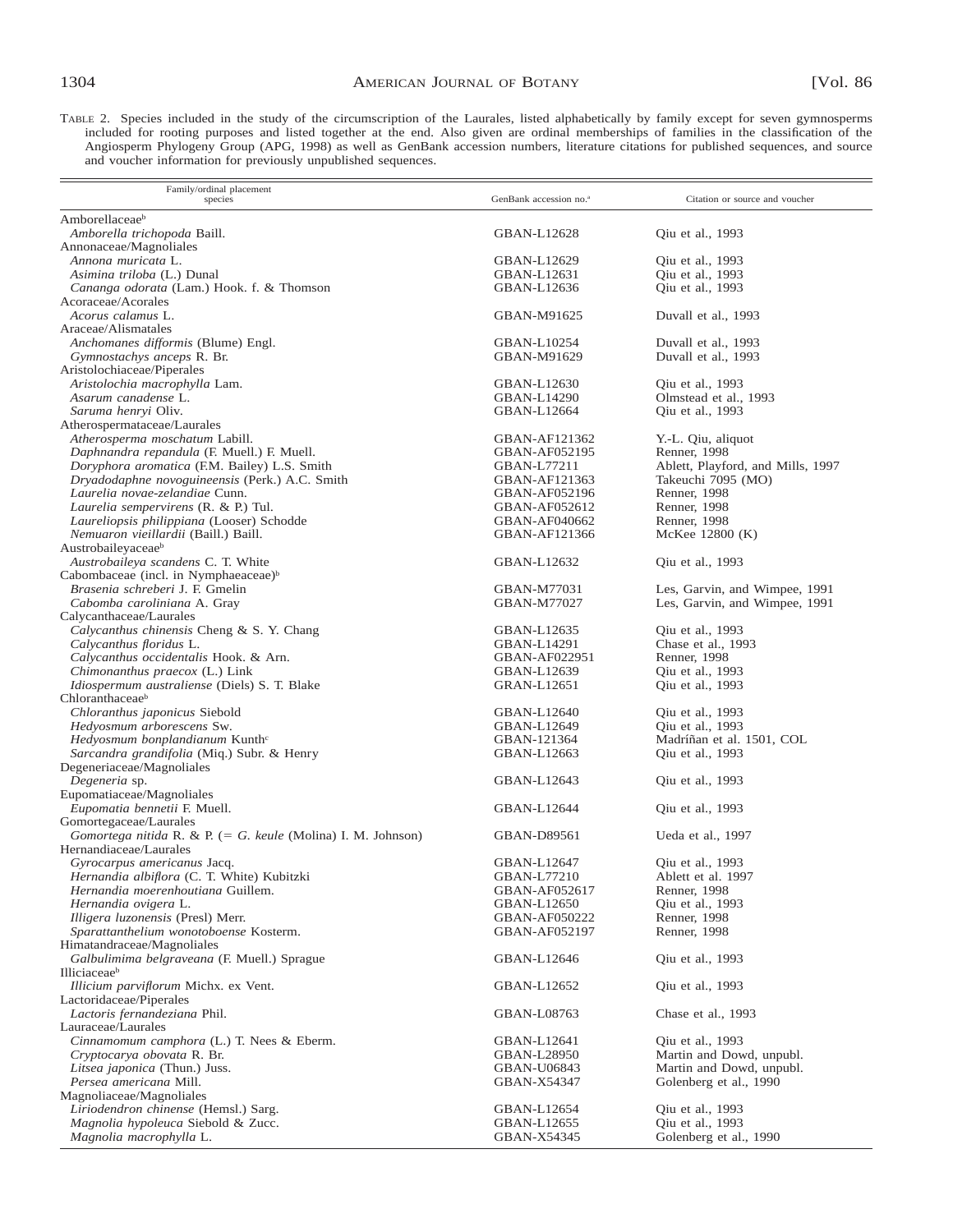TABLE 2. Continued.

| Magnolia salicifolia (Siebold & Zucc.) Maxim.<br>Qiu et al., 1993<br><b>GRAN-L12656</b><br>Michelia figo (Lour.) Spreng.<br>Qiu et al., 1993<br>GBAN-L12659<br>Talauma ovata A. St.-Hil.<br>GBAN-L12666<br>Oiu et al., 1993<br>Talauma singaporensis Ridl.<br>GBAN-L12667<br>Qiu et al., 1993<br>Monimiaceae/Laurales<br>Hedycarya arborea J. & G. Forst.<br><b>GBAN-L12648</b><br>Oiu et al., 1993<br>Hennecartia omphalandra Poisson<br>Renner et al., 1997<br>GBAN-AF022950<br>Hortonia floribunda Wight ex Arn.<br>Renner, 1998<br>GBAN-AF040663<br>Kibara rigidifolia A. C. Smith<br>GBAN-AF050221<br>Renner, 1998<br>Mollinedia ovata R. P.<br>Renner, 1998<br>GBAN-AF050218<br>Monimia ovalifolia Thouars<br>GBAN-AF121365<br>Strasberg s.n., REU<br>Palmeria scandens F. Muell.<br>GBAN-AF052613<br>Renner, 1998<br>Peumus boldus Molina<br>Renner, 1998<br>GBAN-AF040664<br>Steganthera hirsuta (Warb.) Perkins<br>Kiapranis et al. 69621 (LAE)<br>GBAN-AF121368<br>Tambourissa tau Lorence<br>Renner, 1998<br>GBAN-AF050219<br>Wilkiea huegeliana A. DC.<br>Renner, 1998<br>GBAN-AF040665<br>Xymalos monospora (Harvey) Baill.<br><b>GBAN-AF050220</b><br>Renner, 1998<br>Myristicaceae/Magnoliales<br>Knema latericia Elmer<br>GBAN-L12653<br>Qiu et al., 1993<br>Nymphaeaceaeb<br>Euryale ferox Salisb.<br>GBAN-M77035<br>Les, Garvin, and Wimpee, 1991<br>Les, Garvin, and Wimpee, 1991<br>Nuphar variegata Durand<br>GBAN-M77029<br>Nymphaea odorata Aiton<br>Les, Garvin, and Wimpee, 1991<br>GBAN-M77034<br>Victoria cruziana Orb.<br>Les, Garvin, and Wimpee, 1991<br>GBAN-M77036<br>Saururaceae/Piperales<br>Chase et al., 1993<br>Houttuynia cordata Thunb.<br>GBAN-L08762<br>Saururus cernuus L.<br>Chase et al., 1993<br>GBAN-L14294<br>Schisandraceaeb<br>Schisandra sphenanthera Rehder & Wilson<br>GBAN-L12665<br>Oiu et al., 1993<br>Siparunaceae/Laurales<br>Bracteanthus glycycarpus Ducke<br>GBAN-AF129016<br>Ribeiro 1802 (MO)<br>Glossocalyx longicuspis Benth.<br>Renner, 1998<br>GBAN-AF070666 | Family/Ordinal placement<br>species | GenBank accession no. <sup>a</sup> | Citation or source and voucher |
|--------------------------------------------------------------------------------------------------------------------------------------------------------------------------------------------------------------------------------------------------------------------------------------------------------------------------------------------------------------------------------------------------------------------------------------------------------------------------------------------------------------------------------------------------------------------------------------------------------------------------------------------------------------------------------------------------------------------------------------------------------------------------------------------------------------------------------------------------------------------------------------------------------------------------------------------------------------------------------------------------------------------------------------------------------------------------------------------------------------------------------------------------------------------------------------------------------------------------------------------------------------------------------------------------------------------------------------------------------------------------------------------------------------------------------------------------------------------------------------------------------------------------------------------------------------------------------------------------------------------------------------------------------------------------------------------------------------------------------------------------------------------------------------------------------------------------------------------------------------------------------------------------------------------------------------------------------------------------------------------------------------------------------|-------------------------------------|------------------------------------|--------------------------------|
|                                                                                                                                                                                                                                                                                                                                                                                                                                                                                                                                                                                                                                                                                                                                                                                                                                                                                                                                                                                                                                                                                                                                                                                                                                                                                                                                                                                                                                                                                                                                                                                                                                                                                                                                                                                                                                                                                                                                                                                                                                |                                     |                                    |                                |
|                                                                                                                                                                                                                                                                                                                                                                                                                                                                                                                                                                                                                                                                                                                                                                                                                                                                                                                                                                                                                                                                                                                                                                                                                                                                                                                                                                                                                                                                                                                                                                                                                                                                                                                                                                                                                                                                                                                                                                                                                                |                                     |                                    |                                |
|                                                                                                                                                                                                                                                                                                                                                                                                                                                                                                                                                                                                                                                                                                                                                                                                                                                                                                                                                                                                                                                                                                                                                                                                                                                                                                                                                                                                                                                                                                                                                                                                                                                                                                                                                                                                                                                                                                                                                                                                                                |                                     |                                    |                                |
|                                                                                                                                                                                                                                                                                                                                                                                                                                                                                                                                                                                                                                                                                                                                                                                                                                                                                                                                                                                                                                                                                                                                                                                                                                                                                                                                                                                                                                                                                                                                                                                                                                                                                                                                                                                                                                                                                                                                                                                                                                |                                     |                                    |                                |
|                                                                                                                                                                                                                                                                                                                                                                                                                                                                                                                                                                                                                                                                                                                                                                                                                                                                                                                                                                                                                                                                                                                                                                                                                                                                                                                                                                                                                                                                                                                                                                                                                                                                                                                                                                                                                                                                                                                                                                                                                                |                                     |                                    |                                |
|                                                                                                                                                                                                                                                                                                                                                                                                                                                                                                                                                                                                                                                                                                                                                                                                                                                                                                                                                                                                                                                                                                                                                                                                                                                                                                                                                                                                                                                                                                                                                                                                                                                                                                                                                                                                                                                                                                                                                                                                                                |                                     |                                    |                                |
|                                                                                                                                                                                                                                                                                                                                                                                                                                                                                                                                                                                                                                                                                                                                                                                                                                                                                                                                                                                                                                                                                                                                                                                                                                                                                                                                                                                                                                                                                                                                                                                                                                                                                                                                                                                                                                                                                                                                                                                                                                |                                     |                                    |                                |
|                                                                                                                                                                                                                                                                                                                                                                                                                                                                                                                                                                                                                                                                                                                                                                                                                                                                                                                                                                                                                                                                                                                                                                                                                                                                                                                                                                                                                                                                                                                                                                                                                                                                                                                                                                                                                                                                                                                                                                                                                                |                                     |                                    |                                |
|                                                                                                                                                                                                                                                                                                                                                                                                                                                                                                                                                                                                                                                                                                                                                                                                                                                                                                                                                                                                                                                                                                                                                                                                                                                                                                                                                                                                                                                                                                                                                                                                                                                                                                                                                                                                                                                                                                                                                                                                                                |                                     |                                    |                                |
|                                                                                                                                                                                                                                                                                                                                                                                                                                                                                                                                                                                                                                                                                                                                                                                                                                                                                                                                                                                                                                                                                                                                                                                                                                                                                                                                                                                                                                                                                                                                                                                                                                                                                                                                                                                                                                                                                                                                                                                                                                |                                     |                                    |                                |
|                                                                                                                                                                                                                                                                                                                                                                                                                                                                                                                                                                                                                                                                                                                                                                                                                                                                                                                                                                                                                                                                                                                                                                                                                                                                                                                                                                                                                                                                                                                                                                                                                                                                                                                                                                                                                                                                                                                                                                                                                                |                                     |                                    |                                |
|                                                                                                                                                                                                                                                                                                                                                                                                                                                                                                                                                                                                                                                                                                                                                                                                                                                                                                                                                                                                                                                                                                                                                                                                                                                                                                                                                                                                                                                                                                                                                                                                                                                                                                                                                                                                                                                                                                                                                                                                                                |                                     |                                    |                                |
|                                                                                                                                                                                                                                                                                                                                                                                                                                                                                                                                                                                                                                                                                                                                                                                                                                                                                                                                                                                                                                                                                                                                                                                                                                                                                                                                                                                                                                                                                                                                                                                                                                                                                                                                                                                                                                                                                                                                                                                                                                |                                     |                                    |                                |
|                                                                                                                                                                                                                                                                                                                                                                                                                                                                                                                                                                                                                                                                                                                                                                                                                                                                                                                                                                                                                                                                                                                                                                                                                                                                                                                                                                                                                                                                                                                                                                                                                                                                                                                                                                                                                                                                                                                                                                                                                                |                                     |                                    |                                |
|                                                                                                                                                                                                                                                                                                                                                                                                                                                                                                                                                                                                                                                                                                                                                                                                                                                                                                                                                                                                                                                                                                                                                                                                                                                                                                                                                                                                                                                                                                                                                                                                                                                                                                                                                                                                                                                                                                                                                                                                                                |                                     |                                    |                                |
|                                                                                                                                                                                                                                                                                                                                                                                                                                                                                                                                                                                                                                                                                                                                                                                                                                                                                                                                                                                                                                                                                                                                                                                                                                                                                                                                                                                                                                                                                                                                                                                                                                                                                                                                                                                                                                                                                                                                                                                                                                |                                     |                                    |                                |
|                                                                                                                                                                                                                                                                                                                                                                                                                                                                                                                                                                                                                                                                                                                                                                                                                                                                                                                                                                                                                                                                                                                                                                                                                                                                                                                                                                                                                                                                                                                                                                                                                                                                                                                                                                                                                                                                                                                                                                                                                                |                                     |                                    |                                |
|                                                                                                                                                                                                                                                                                                                                                                                                                                                                                                                                                                                                                                                                                                                                                                                                                                                                                                                                                                                                                                                                                                                                                                                                                                                                                                                                                                                                                                                                                                                                                                                                                                                                                                                                                                                                                                                                                                                                                                                                                                |                                     |                                    |                                |
|                                                                                                                                                                                                                                                                                                                                                                                                                                                                                                                                                                                                                                                                                                                                                                                                                                                                                                                                                                                                                                                                                                                                                                                                                                                                                                                                                                                                                                                                                                                                                                                                                                                                                                                                                                                                                                                                                                                                                                                                                                |                                     |                                    |                                |
|                                                                                                                                                                                                                                                                                                                                                                                                                                                                                                                                                                                                                                                                                                                                                                                                                                                                                                                                                                                                                                                                                                                                                                                                                                                                                                                                                                                                                                                                                                                                                                                                                                                                                                                                                                                                                                                                                                                                                                                                                                |                                     |                                    |                                |
|                                                                                                                                                                                                                                                                                                                                                                                                                                                                                                                                                                                                                                                                                                                                                                                                                                                                                                                                                                                                                                                                                                                                                                                                                                                                                                                                                                                                                                                                                                                                                                                                                                                                                                                                                                                                                                                                                                                                                                                                                                |                                     |                                    |                                |
|                                                                                                                                                                                                                                                                                                                                                                                                                                                                                                                                                                                                                                                                                                                                                                                                                                                                                                                                                                                                                                                                                                                                                                                                                                                                                                                                                                                                                                                                                                                                                                                                                                                                                                                                                                                                                                                                                                                                                                                                                                |                                     |                                    |                                |
|                                                                                                                                                                                                                                                                                                                                                                                                                                                                                                                                                                                                                                                                                                                                                                                                                                                                                                                                                                                                                                                                                                                                                                                                                                                                                                                                                                                                                                                                                                                                                                                                                                                                                                                                                                                                                                                                                                                                                                                                                                |                                     |                                    |                                |
|                                                                                                                                                                                                                                                                                                                                                                                                                                                                                                                                                                                                                                                                                                                                                                                                                                                                                                                                                                                                                                                                                                                                                                                                                                                                                                                                                                                                                                                                                                                                                                                                                                                                                                                                                                                                                                                                                                                                                                                                                                |                                     |                                    |                                |
|                                                                                                                                                                                                                                                                                                                                                                                                                                                                                                                                                                                                                                                                                                                                                                                                                                                                                                                                                                                                                                                                                                                                                                                                                                                                                                                                                                                                                                                                                                                                                                                                                                                                                                                                                                                                                                                                                                                                                                                                                                |                                     |                                    |                                |
|                                                                                                                                                                                                                                                                                                                                                                                                                                                                                                                                                                                                                                                                                                                                                                                                                                                                                                                                                                                                                                                                                                                                                                                                                                                                                                                                                                                                                                                                                                                                                                                                                                                                                                                                                                                                                                                                                                                                                                                                                                |                                     |                                    |                                |
|                                                                                                                                                                                                                                                                                                                                                                                                                                                                                                                                                                                                                                                                                                                                                                                                                                                                                                                                                                                                                                                                                                                                                                                                                                                                                                                                                                                                                                                                                                                                                                                                                                                                                                                                                                                                                                                                                                                                                                                                                                |                                     |                                    |                                |
|                                                                                                                                                                                                                                                                                                                                                                                                                                                                                                                                                                                                                                                                                                                                                                                                                                                                                                                                                                                                                                                                                                                                                                                                                                                                                                                                                                                                                                                                                                                                                                                                                                                                                                                                                                                                                                                                                                                                                                                                                                |                                     |                                    |                                |
|                                                                                                                                                                                                                                                                                                                                                                                                                                                                                                                                                                                                                                                                                                                                                                                                                                                                                                                                                                                                                                                                                                                                                                                                                                                                                                                                                                                                                                                                                                                                                                                                                                                                                                                                                                                                                                                                                                                                                                                                                                |                                     |                                    |                                |
|                                                                                                                                                                                                                                                                                                                                                                                                                                                                                                                                                                                                                                                                                                                                                                                                                                                                                                                                                                                                                                                                                                                                                                                                                                                                                                                                                                                                                                                                                                                                                                                                                                                                                                                                                                                                                                                                                                                                                                                                                                |                                     |                                    |                                |
|                                                                                                                                                                                                                                                                                                                                                                                                                                                                                                                                                                                                                                                                                                                                                                                                                                                                                                                                                                                                                                                                                                                                                                                                                                                                                                                                                                                                                                                                                                                                                                                                                                                                                                                                                                                                                                                                                                                                                                                                                                |                                     |                                    |                                |
|                                                                                                                                                                                                                                                                                                                                                                                                                                                                                                                                                                                                                                                                                                                                                                                                                                                                                                                                                                                                                                                                                                                                                                                                                                                                                                                                                                                                                                                                                                                                                                                                                                                                                                                                                                                                                                                                                                                                                                                                                                |                                     |                                    |                                |
| Siparuna brasiliensis (Spreng.) A. DC.<br>GBAN-AF013246<br>Renner, 1998                                                                                                                                                                                                                                                                                                                                                                                                                                                                                                                                                                                                                                                                                                                                                                                                                                                                                                                                                                                                                                                                                                                                                                                                                                                                                                                                                                                                                                                                                                                                                                                                                                                                                                                                                                                                                                                                                                                                                        |                                     |                                    |                                |
| Siparuna lepidota (H.B.K.) A. DC.<br>GBAN-AF040667<br>Renner et al., 1997                                                                                                                                                                                                                                                                                                                                                                                                                                                                                                                                                                                                                                                                                                                                                                                                                                                                                                                                                                                                                                                                                                                                                                                                                                                                                                                                                                                                                                                                                                                                                                                                                                                                                                                                                                                                                                                                                                                                                      |                                     |                                    |                                |
| Trimeniaceaeb                                                                                                                                                                                                                                                                                                                                                                                                                                                                                                                                                                                                                                                                                                                                                                                                                                                                                                                                                                                                                                                                                                                                                                                                                                                                                                                                                                                                                                                                                                                                                                                                                                                                                                                                                                                                                                                                                                                                                                                                                  |                                     |                                    |                                |
| <i>Trimenia moorei</i> (Oliv.) Philipson (= <i>Piptocalyx moorei</i> Oliv.)<br>GBAN-AF121367<br><b>ANBG 701680</b>                                                                                                                                                                                                                                                                                                                                                                                                                                                                                                                                                                                                                                                                                                                                                                                                                                                                                                                                                                                                                                                                                                                                                                                                                                                                                                                                                                                                                                                                                                                                                                                                                                                                                                                                                                                                                                                                                                             |                                     |                                    |                                |
| Winteraceaeb                                                                                                                                                                                                                                                                                                                                                                                                                                                                                                                                                                                                                                                                                                                                                                                                                                                                                                                                                                                                                                                                                                                                                                                                                                                                                                                                                                                                                                                                                                                                                                                                                                                                                                                                                                                                                                                                                                                                                                                                                   |                                     |                                    |                                |
| Belliolum sp.<br>GBAN-L12633<br>Qiu et al., 1993                                                                                                                                                                                                                                                                                                                                                                                                                                                                                                                                                                                                                                                                                                                                                                                                                                                                                                                                                                                                                                                                                                                                                                                                                                                                                                                                                                                                                                                                                                                                                                                                                                                                                                                                                                                                                                                                                                                                                                               |                                     |                                    |                                |
| Drimys winteri J. R. & G. Forster<br><b>GBAN-L01905</b><br>Albert et al., 1992                                                                                                                                                                                                                                                                                                                                                                                                                                                                                                                                                                                                                                                                                                                                                                                                                                                                                                                                                                                                                                                                                                                                                                                                                                                                                                                                                                                                                                                                                                                                                                                                                                                                                                                                                                                                                                                                                                                                                 |                                     |                                    |                                |
| Tasmannia insipida DC.<br>GBAN-L01957<br>Albert et al., 1992                                                                                                                                                                                                                                                                                                                                                                                                                                                                                                                                                                                                                                                                                                                                                                                                                                                                                                                                                                                                                                                                                                                                                                                                                                                                                                                                                                                                                                                                                                                                                                                                                                                                                                                                                                                                                                                                                                                                                                   |                                     |                                    |                                |
| Gnetaceae (gymnosperms)                                                                                                                                                                                                                                                                                                                                                                                                                                                                                                                                                                                                                                                                                                                                                                                                                                                                                                                                                                                                                                                                                                                                                                                                                                                                                                                                                                                                                                                                                                                                                                                                                                                                                                                                                                                                                                                                                                                                                                                                        |                                     |                                    |                                |
| Gnetum gnemon L.<br>Chase et al., 1993<br>GBAN-L12680                                                                                                                                                                                                                                                                                                                                                                                                                                                                                                                                                                                                                                                                                                                                                                                                                                                                                                                                                                                                                                                                                                                                                                                                                                                                                                                                                                                                                                                                                                                                                                                                                                                                                                                                                                                                                                                                                                                                                                          |                                     |                                    |                                |
| Price et al., 1992<br>Gnetum leyboldii Tul.<br><b>GBAN-U72820</b>                                                                                                                                                                                                                                                                                                                                                                                                                                                                                                                                                                                                                                                                                                                                                                                                                                                                                                                                                                                                                                                                                                                                                                                                                                                                                                                                                                                                                                                                                                                                                                                                                                                                                                                                                                                                                                                                                                                                                              |                                     |                                    |                                |
| Gnetum parvifolium (Warb.) W. C. Cheng<br>Hasebe et al., 1992<br>GBAN-D10734                                                                                                                                                                                                                                                                                                                                                                                                                                                                                                                                                                                                                                                                                                                                                                                                                                                                                                                                                                                                                                                                                                                                                                                                                                                                                                                                                                                                                                                                                                                                                                                                                                                                                                                                                                                                                                                                                                                                                   |                                     |                                    |                                |
| Ephedra distachya L.<br>GBAN-U72821<br>Price, 1996                                                                                                                                                                                                                                                                                                                                                                                                                                                                                                                                                                                                                                                                                                                                                                                                                                                                                                                                                                                                                                                                                                                                                                                                                                                                                                                                                                                                                                                                                                                                                                                                                                                                                                                                                                                                                                                                                                                                                                             |                                     |                                    |                                |
| Ephedra sinica Stapf<br>GBAN-D10732<br>Hasebe et al., 1992                                                                                                                                                                                                                                                                                                                                                                                                                                                                                                                                                                                                                                                                                                                                                                                                                                                                                                                                                                                                                                                                                                                                                                                                                                                                                                                                                                                                                                                                                                                                                                                                                                                                                                                                                                                                                                                                                                                                                                     |                                     |                                    |                                |
| Ephedra tweediana C. A. Mey.<br>GBAN-U72822<br>Price, 1996                                                                                                                                                                                                                                                                                                                                                                                                                                                                                                                                                                                                                                                                                                                                                                                                                                                                                                                                                                                                                                                                                                                                                                                                                                                                                                                                                                                                                                                                                                                                                                                                                                                                                                                                                                                                                                                                                                                                                                     |                                     |                                    |                                |
| Welwitschia mirabilis Hook. f.<br>GBAN-AJ235814<br>Chase et al., 1993                                                                                                                                                                                                                                                                                                                                                                                                                                                                                                                                                                                                                                                                                                                                                                                                                                                                                                                                                                                                                                                                                                                                                                                                                                                                                                                                                                                                                                                                                                                                                                                                                                                                                                                                                                                                                                                                                                                                                          |                                     |                                    |                                |

<sup>a</sup> The prefix GBAN has been added for linking the online version of *American Journal of Botany* to GenBank and is not part of the actual GenBank accession number.

<sup>b</sup> Family of uncertain position (APG, 1998).

<sup>c</sup> This sequence is suspected to represent a duplicated copy of the *rbcL* gene (Renner and Qiu, unpublished data).

agarose gel and then recovering the amplified DNA with the help of QIAquick gel extraction kits (QIAGEN, 1997) or by using the QIAquick PCR purification columns directly without a prior gel purification step. Double-stranded PCR products were used as sequencing templates, and sequencing was done on an ABI 377 automated sequencer (University of Missouri—DNA Core Sequencing Facility). Usually (but not for all *psbA*-*trnH* spacer sequences; above), both strands of DNA were sequenced and used to generate a consensus sequence using Sequencher version 3.1 (GeneCodes Corporation, 1998). All alignment was done manually in Sequencher and/or in SeqPup version 0.6 (D. Gilbert, Indiana University, Bloomington, 1996). None of the insertions or deletions in the five intron and spacer sequence data sets were potentially informative at the between-family level, and gaps were therefore not

used as characters. A total of 170 sequences, including a new *Hedyosmum* sequence, were generated for this study and its precursor (Renner, 1998) and have been deposited in GenBank (see Tables 2 and 3 for accession numbers).

*Morphology*—The morphological, palynological, and karyological characters scored for Laurales (Table 4) were the same as in a previously published matrix (Renner, Schwarzbach, and Lohmann, 1997), which includes descriptions of characters and their states, and lists literature and herbarium sources used. Of the taxa used in that study, two of the outgroups (Austrobaileyaceae and Winteraceae) and six of the nine genera of Monimiaceae s.str. were dropped because molecular data indicated they were irrrelevant to an analysis of intralauralean family re-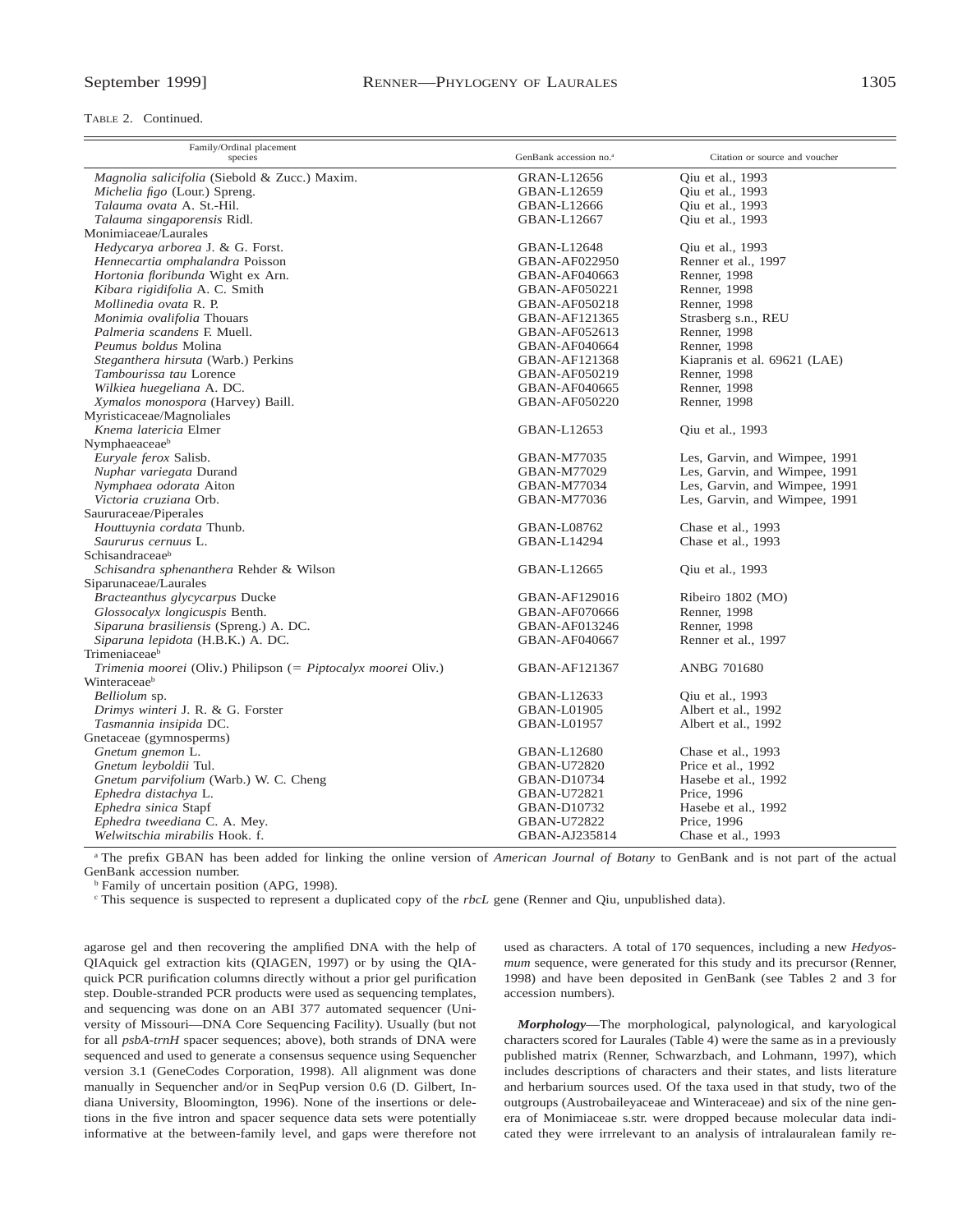

Fig. 1. One of 17 500 equally parsimonious trees resulting from an analysis of 89 *rbcL* sequences representing all putative Laurales, major lineages of basal angiosperms, and Gnetales. At this level, *rbcL* provides 403 parsimony-informative characters that identify four suprafamily-level clades and most families except Chloranthaceae, likely because one of the *Hedyosmum* sequences represents a duplicated copy of the *rbcL* gene. Numbers below branches are parsimony jackknife values (10 000 replicates). See Table 2 for family assignments of genera.

lationships; on the other hand, *Palmeria* was added because it is among the first-branching Monimiaceae (Renner, 1998). For the new matrix, the terminal taxa Atherospermataceae, Calycanthaceae, Hernandiaceae, and Lauraceae were replaced by their genera sampled in the molecular study, and *Knema* (Myristicaceae) was added as another outgroup. For character 1, vegetative phyllotaxy, I followed Nandi, Chase, and Endress (1998) in combining the states ''alternate'' and ''spiral-alternate'' into one state, while for character 5, anther dehiscence, I added the third state, ''opening by two laterally hinged valves,'' to account for variation

within Monimiaceae and Hernandiaceae. Character states for *Knema* are taken from Kühn and Kubitzki (1993).

*Phylogenetic analyses*—Phylogenetic analyses of the aligned sequences were conducted using test version 4.0d64 of PAUP\* written by D. L. Swofford. A broadscale *rbcL* heuristic search, in which the seven gymnosperms were designated as the outgroup, was begun using the random taxon addition sequence (RAS), tree bisection and reconnection branch swapping (TBR), and multiple parsimony (MULPARS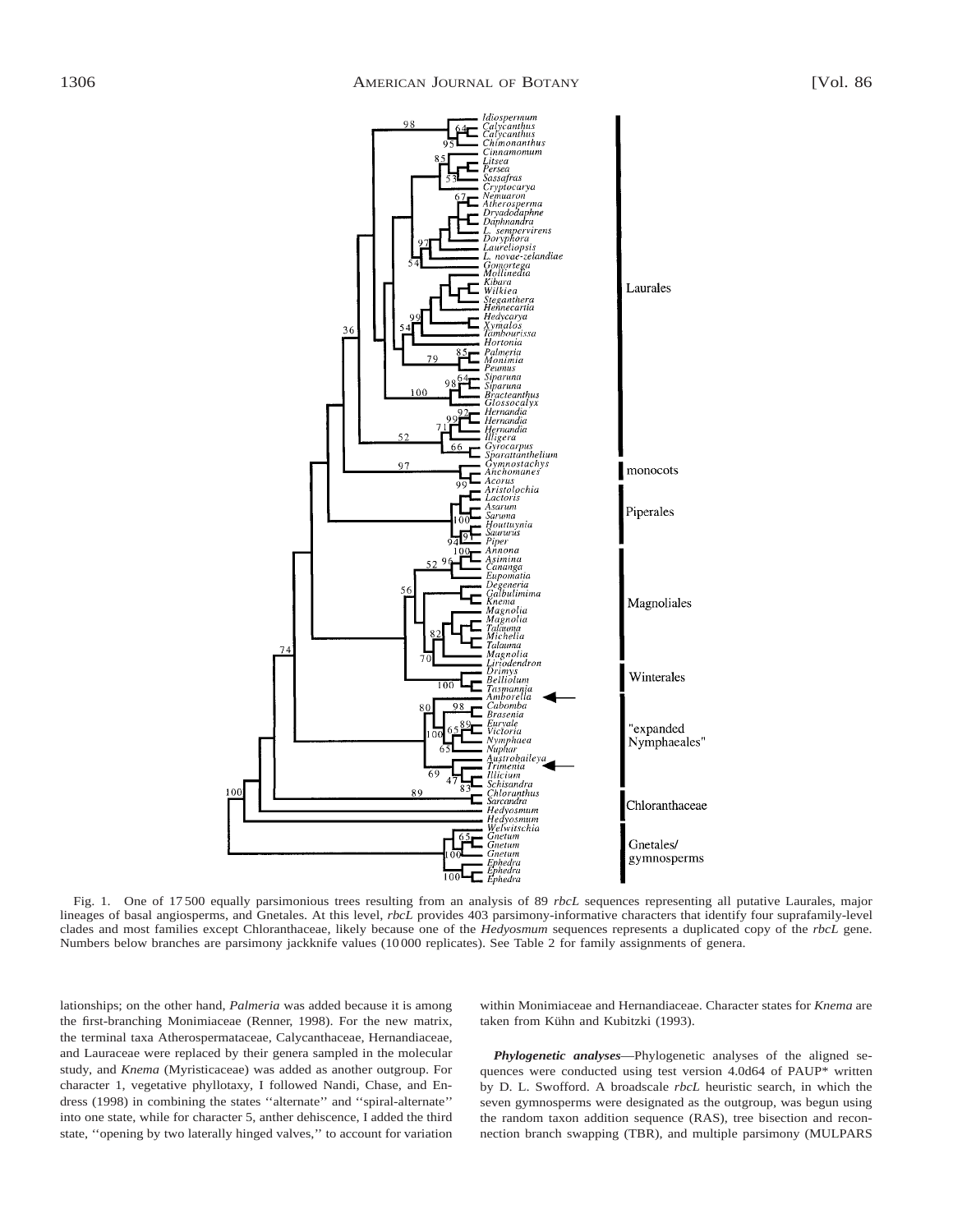| GBAN-AF127616<br>GBAN-AF127604<br>GBAN-AF127626<br>GBAN-AF127629<br>GBAN-AF127623<br>GBAN-AF127627<br>GBAN-AF129020<br><b>GBAN-AF012396</b><br><b>GBAN-AF012398</b><br>GBAN-AF129014<br>GBAN-AF040679<br>GBAN-AF054896<br>GBAN-AF040670<br>GBAN-AF040674<br><b>GBAN-AF040675</b><br>GBAN-AF040676<br><b>GBAN-AF040678</b><br>GBAN-AF012404<br><b>GBAN-AF052198</b><br><b>GBAN-AF052199</b><br><b>GBAN-AF129035</b><br>GBAN-AF012395<br>GBAN-AF040683<br>GBAN-AF052200<br>GBAN-AF012403<br>GBAN-AF040672<br>GBAN-AF040673<br>GBAN-AF012402<br>GBAN-AF053342<br>GBAN-AF040677<br>GBAN-AF129036<br>GBAN-AF129018<br>GBAN-AF129025<br>GBAN-AF129026<br>GBAN-AF129015<br>GBAN-AF129028<br>GBAN-AF129038<br>GBAN-AF129022<br>GBAN-AF129023<br>GBAN-AF129033<br>GBAN-AF129039<br>GBAN-AF129017<br>GBAN-AF129029<br>GBAN-AF129030<br>GBAN-AF129034<br>GBAN-AF129013<br>GBAN-AF129024<br>GBAN-AF129043<br>GBAN-AF129037<br>GBAN-AF129040<br>GBAN-AF129032<br>GBAN-AF129021<br>GBAN-AF129041<br><b>GBAN-AF127270</b><br>GBAN-AF127250<br>GBAN-AF127253<br>GBAN-AF127254<br><b>GBAN-AF127255</b><br>GBAN-AF127256<br>GBAN-AF127250<br>GBAN-AF127258<br>GBAN-AF127259<br><b>GBAN-AF130310</b><br>GBAN-AF127264<br>GBAN-AF127265<br><b>GBAN-AF129019</b><br>GBAN-AF127266<br>GBAN-AF127268<br>GBAN-AF127269<br>GBAN-AF127454<br>GBAN-AF127249<br><b>GBAN-AF127252</b><br>GBAN-AF127257<br>GBAN-AF127260<br>GBAN-AF127262<br>GBAN-AF127267<br>GBAN-AF129027<br>GBAN-AF127261<br>Doryphora sassafras (Endl.) Endl.<br>Beilschmiedia obovata Kosterm.<br>Sparattanthelium wonotoboense<br>Dryadodaphne novoguineensis<br>Hernandia moerenhoutiana<br>Atherosperma moschatum<br>Idiospermum australiense<br>Litsea glaucescens Kunth<br>Laurelia novae-zelandiae<br>Calycanthus occidentalis<br>Cinnamomum camphora<br>Laureliopsis philippiana<br>Gyrocarpus americanus<br>Daphnandra repandula<br>Chimonanthus praecox<br>Laurelia sempervirens<br>Liriodendron chinense<br>Nemuaron vieillardii<br>Magnolia hypoleuca<br>Hortonia floribunda<br>Monimia ovalifolia<br>Plameria scandens<br>Illigera luzonensis<br>Atherospermataceae<br>Gomortega nitida<br>Peunus boldus<br>Calvcanthaceae<br>Gomortegaceae<br>Hernandiaceae<br>Magnoliaceae<br>Myristicaceae<br>Monimiaceae<br>Lauraceae |               |               |               | GBAN-AF127605<br>GBAN-AF127606<br>GBAN-AF127612<br>GBAN-AF127608<br>GBAN-AF127609<br>GBAN-AF127610<br>GBAN-AF127618<br>GBAN-AF127619<br>GBAN-AF127620<br>GBAN-AF127625<br>GBAN-AF127615<br>GBAN-AF127613<br>GBAN-AF127614<br>GBAN-AF127603 | GBAN-AF129049<br>GBAN-AF129046<br>GBAN-AF129056<br><b>GBAN-AF129053</b><br>GBAN-AF129050<br>GBAN-AF129060<br>GBAN-AF129066<br>GBAN-AF129047<br>GBAN-AF129054<br>GBAN-AF129055<br>GBAN-AF129044<br>GBAN-AF129059<br>GBAN-AF129051<br>GBAN-AF129061 | Landrum & Landrum 8160 (MO)<br>Edinburgh BG 19931681<br>leg. B. Sampson Oct 97<br>leg. B. Hyland Sep 97<br>Sydney BG, bed 130<br>Takeuchi 7095 (MO)<br>McKee 12800 (K)<br>Y.-L. Qiu, aliquot |
|------------------------------------------------------------------------------------------------------------------------------------------------------------------------------------------------------------------------------------------------------------------------------------------------------------------------------------------------------------------------------------------------------------------------------------------------------------------------------------------------------------------------------------------------------------------------------------------------------------------------------------------------------------------------------------------------------------------------------------------------------------------------------------------------------------------------------------------------------------------------------------------------------------------------------------------------------------------------------------------------------------------------------------------------------------------------------------------------------------------------------------------------------------------------------------------------------------------------------------------------------------------------------------------------------------------------------------------------------------------------------------------------------------------------------------------------------------------------------------------------------------------------------------------------------------------------------------------------------------------------------------------------------------------------------------------------------------------------------------------------------------------------------------------------------------------------------------------------------------------------------------------------------------------------------------------------------------------------------------------------------------------------------------------------------------------------------------------------------------------------------------------------------------------------------------------------------------------------------------------------------------------------------|---------------|---------------|---------------|--------------------------------------------------------------------------------------------------------------------------------------------------------------------------------------------------------------------------------------------|---------------------------------------------------------------------------------------------------------------------------------------------------------------------------------------------------------------------------------------------------|----------------------------------------------------------------------------------------------------------------------------------------------------------------------------------------------|
|                                                                                                                                                                                                                                                                                                                                                                                                                                                                                                                                                                                                                                                                                                                                                                                                                                                                                                                                                                                                                                                                                                                                                                                                                                                                                                                                                                                                                                                                                                                                                                                                                                                                                                                                                                                                                                                                                                                                                                                                                                                                                                                                                                                                                                                                              |               |               |               |                                                                                                                                                                                                                                            |                                                                                                                                                                                                                                                   |                                                                                                                                                                                              |
|                                                                                                                                                                                                                                                                                                                                                                                                                                                                                                                                                                                                                                                                                                                                                                                                                                                                                                                                                                                                                                                                                                                                                                                                                                                                                                                                                                                                                                                                                                                                                                                                                                                                                                                                                                                                                                                                                                                                                                                                                                                                                                                                                                                                                                                                              |               |               |               |                                                                                                                                                                                                                                            |                                                                                                                                                                                                                                                   |                                                                                                                                                                                              |
|                                                                                                                                                                                                                                                                                                                                                                                                                                                                                                                                                                                                                                                                                                                                                                                                                                                                                                                                                                                                                                                                                                                                                                                                                                                                                                                                                                                                                                                                                                                                                                                                                                                                                                                                                                                                                                                                                                                                                                                                                                                                                                                                                                                                                                                                              |               |               |               |                                                                                                                                                                                                                                            |                                                                                                                                                                                                                                                   |                                                                                                                                                                                              |
|                                                                                                                                                                                                                                                                                                                                                                                                                                                                                                                                                                                                                                                                                                                                                                                                                                                                                                                                                                                                                                                                                                                                                                                                                                                                                                                                                                                                                                                                                                                                                                                                                                                                                                                                                                                                                                                                                                                                                                                                                                                                                                                                                                                                                                                                              |               |               |               |                                                                                                                                                                                                                                            |                                                                                                                                                                                                                                                   |                                                                                                                                                                                              |
|                                                                                                                                                                                                                                                                                                                                                                                                                                                                                                                                                                                                                                                                                                                                                                                                                                                                                                                                                                                                                                                                                                                                                                                                                                                                                                                                                                                                                                                                                                                                                                                                                                                                                                                                                                                                                                                                                                                                                                                                                                                                                                                                                                                                                                                                              |               |               |               |                                                                                                                                                                                                                                            |                                                                                                                                                                                                                                                   |                                                                                                                                                                                              |
|                                                                                                                                                                                                                                                                                                                                                                                                                                                                                                                                                                                                                                                                                                                                                                                                                                                                                                                                                                                                                                                                                                                                                                                                                                                                                                                                                                                                                                                                                                                                                                                                                                                                                                                                                                                                                                                                                                                                                                                                                                                                                                                                                                                                                                                                              |               |               |               |                                                                                                                                                                                                                                            |                                                                                                                                                                                                                                                   |                                                                                                                                                                                              |
|                                                                                                                                                                                                                                                                                                                                                                                                                                                                                                                                                                                                                                                                                                                                                                                                                                                                                                                                                                                                                                                                                                                                                                                                                                                                                                                                                                                                                                                                                                                                                                                                                                                                                                                                                                                                                                                                                                                                                                                                                                                                                                                                                                                                                                                                              |               |               |               |                                                                                                                                                                                                                                            |                                                                                                                                                                                                                                                   |                                                                                                                                                                                              |
|                                                                                                                                                                                                                                                                                                                                                                                                                                                                                                                                                                                                                                                                                                                                                                                                                                                                                                                                                                                                                                                                                                                                                                                                                                                                                                                                                                                                                                                                                                                                                                                                                                                                                                                                                                                                                                                                                                                                                                                                                                                                                                                                                                                                                                                                              |               |               |               |                                                                                                                                                                                                                                            |                                                                                                                                                                                                                                                   | Missouri BG 897432<br>Missouri BG 896912                                                                                                                                                     |
|                                                                                                                                                                                                                                                                                                                                                                                                                                                                                                                                                                                                                                                                                                                                                                                                                                                                                                                                                                                                                                                                                                                                                                                                                                                                                                                                                                                                                                                                                                                                                                                                                                                                                                                                                                                                                                                                                                                                                                                                                                                                                                                                                                                                                                                                              |               |               |               |                                                                                                                                                                                                                                            |                                                                                                                                                                                                                                                   | Qiu et al., 1993, aliquot                                                                                                                                                                    |
|                                                                                                                                                                                                                                                                                                                                                                                                                                                                                                                                                                                                                                                                                                                                                                                                                                                                                                                                                                                                                                                                                                                                                                                                                                                                                                                                                                                                                                                                                                                                                                                                                                                                                                                                                                                                                                                                                                                                                                                                                                                                                                                                                                                                                                                                              |               |               |               |                                                                                                                                                                                                                                            |                                                                                                                                                                                                                                                   |                                                                                                                                                                                              |
|                                                                                                                                                                                                                                                                                                                                                                                                                                                                                                                                                                                                                                                                                                                                                                                                                                                                                                                                                                                                                                                                                                                                                                                                                                                                                                                                                                                                                                                                                                                                                                                                                                                                                                                                                                                                                                                                                                                                                                                                                                                                                                                                                                                                                                                                              |               |               |               |                                                                                                                                                                                                                                            |                                                                                                                                                                                                                                                   | Rodriguez 3070 (CONC)                                                                                                                                                                        |
|                                                                                                                                                                                                                                                                                                                                                                                                                                                                                                                                                                                                                                                                                                                                                                                                                                                                                                                                                                                                                                                                                                                                                                                                                                                                                                                                                                                                                                                                                                                                                                                                                                                                                                                                                                                                                                                                                                                                                                                                                                                                                                                                                                                                                                                                              |               |               |               |                                                                                                                                                                                                                                            |                                                                                                                                                                                                                                                   | Qiu et al., 1993, aliquot                                                                                                                                                                    |
|                                                                                                                                                                                                                                                                                                                                                                                                                                                                                                                                                                                                                                                                                                                                                                                                                                                                                                                                                                                                                                                                                                                                                                                                                                                                                                                                                                                                                                                                                                                                                                                                                                                                                                                                                                                                                                                                                                                                                                                                                                                                                                                                                                                                                                                                              |               |               |               |                                                                                                                                                                                                                                            |                                                                                                                                                                                                                                                   | Brisbane BG s.n                                                                                                                                                                              |
|                                                                                                                                                                                                                                                                                                                                                                                                                                                                                                                                                                                                                                                                                                                                                                                                                                                                                                                                                                                                                                                                                                                                                                                                                                                                                                                                                                                                                                                                                                                                                                                                                                                                                                                                                                                                                                                                                                                                                                                                                                                                                                                                                                                                                                                                              |               |               |               |                                                                                                                                                                                                                                            | GBAN-AF129057                                                                                                                                                                                                                                     | Munich BG s.n.                                                                                                                                                                               |
|                                                                                                                                                                                                                                                                                                                                                                                                                                                                                                                                                                                                                                                                                                                                                                                                                                                                                                                                                                                                                                                                                                                                                                                                                                                                                                                                                                                                                                                                                                                                                                                                                                                                                                                                                                                                                                                                                                                                                                                                                                                                                                                                                                                                                                                                              |               |               |               |                                                                                                                                                                                                                                            | GBAN-AF129070                                                                                                                                                                                                                                     | Munich BG 97/134                                                                                                                                                                             |
|                                                                                                                                                                                                                                                                                                                                                                                                                                                                                                                                                                                                                                                                                                                                                                                                                                                                                                                                                                                                                                                                                                                                                                                                                                                                                                                                                                                                                                                                                                                                                                                                                                                                                                                                                                                                                                                                                                                                                                                                                                                                                                                                                                                                                                                                              |               |               |               |                                                                                                                                                                                                                                            | GBAN-AF129045                                                                                                                                                                                                                                     | Yasuda 1313(MO)                                                                                                                                                                              |
|                                                                                                                                                                                                                                                                                                                                                                                                                                                                                                                                                                                                                                                                                                                                                                                                                                                                                                                                                                                                                                                                                                                                                                                                                                                                                                                                                                                                                                                                                                                                                                                                                                                                                                                                                                                                                                                                                                                                                                                                                                                                                                                                                                                                                                                                              |               |               |               | GBAN-AF127607 <sup>2</sup>                                                                                                                                                                                                                 | GBAN-AF129048                                                                                                                                                                                                                                     | Missouri BG 897519                                                                                                                                                                           |
|                                                                                                                                                                                                                                                                                                                                                                                                                                                                                                                                                                                                                                                                                                                                                                                                                                                                                                                                                                                                                                                                                                                                                                                                                                                                                                                                                                                                                                                                                                                                                                                                                                                                                                                                                                                                                                                                                                                                                                                                                                                                                                                                                                                                                                                                              |               |               |               |                                                                                                                                                                                                                                            |                                                                                                                                                                                                                                                   | K. Ueda, Univ. of Osaka<br><sup>2</sup> Mainz BG (J. Rohwer)                                                                                                                                 |
|                                                                                                                                                                                                                                                                                                                                                                                                                                                                                                                                                                                                                                                                                                                                                                                                                                                                                                                                                                                                                                                                                                                                                                                                                                                                                                                                                                                                                                                                                                                                                                                                                                                                                                                                                                                                                                                                                                                                                                                                                                                                                                                                                                                                                                                                              |               |               |               | GBAN-AF127622                                                                                                                                                                                                                              | GBAN-AF129063                                                                                                                                                                                                                                     | Lorea 5496 (MO)                                                                                                                                                                              |
|                                                                                                                                                                                                                                                                                                                                                                                                                                                                                                                                                                                                                                                                                                                                                                                                                                                                                                                                                                                                                                                                                                                                                                                                                                                                                                                                                                                                                                                                                                                                                                                                                                                                                                                                                                                                                                                                                                                                                                                                                                                                                                                                                                                                                                                                              |               |               |               |                                                                                                                                                                                                                                            |                                                                                                                                                                                                                                                   |                                                                                                                                                                                              |
|                                                                                                                                                                                                                                                                                                                                                                                                                                                                                                                                                                                                                                                                                                                                                                                                                                                                                                                                                                                                                                                                                                                                                                                                                                                                                                                                                                                                                                                                                                                                                                                                                                                                                                                                                                                                                                                                                                                                                                                                                                                                                                                                                                                                                                                                              |               |               |               | GBAN-AF127621                                                                                                                                                                                                                              | GBAN-AF129062<br>GBAN-AF129064                                                                                                                                                                                                                    | Missouri BG 732556<br>Missouri BG 890888                                                                                                                                                     |
|                                                                                                                                                                                                                                                                                                                                                                                                                                                                                                                                                                                                                                                                                                                                                                                                                                                                                                                                                                                                                                                                                                                                                                                                                                                                                                                                                                                                                                                                                                                                                                                                                                                                                                                                                                                                                                                                                                                                                                                                                                                                                                                                                                                                                                                                              |               |               |               |                                                                                                                                                                                                                                            |                                                                                                                                                                                                                                                   |                                                                                                                                                                                              |
|                                                                                                                                                                                                                                                                                                                                                                                                                                                                                                                                                                                                                                                                                                                                                                                                                                                                                                                                                                                                                                                                                                                                                                                                                                                                                                                                                                                                                                                                                                                                                                                                                                                                                                                                                                                                                                                                                                                                                                                                                                                                                                                                                                                                                                                                              |               |               |               | GBAN-AF129029                                                                                                                                                                                                                              | GBAN-AF129071                                                                                                                                                                                                                                     | Colombo BG s.n.                                                                                                                                                                              |
|                                                                                                                                                                                                                                                                                                                                                                                                                                                                                                                                                                                                                                                                                                                                                                                                                                                                                                                                                                                                                                                                                                                                                                                                                                                                                                                                                                                                                                                                                                                                                                                                                                                                                                                                                                                                                                                                                                                                                                                                                                                                                                                                                                                                                                                                              |               |               |               | GBAN-AF127624                                                                                                                                                                                                                              | GBAN-AF129065                                                                                                                                                                                                                                     | Strasberg s.n. (REU)<br>Bradford 878 (MO)                                                                                                                                                    |
|                                                                                                                                                                                                                                                                                                                                                                                                                                                                                                                                                                                                                                                                                                                                                                                                                                                                                                                                                                                                                                                                                                                                                                                                                                                                                                                                                                                                                                                                                                                                                                                                                                                                                                                                                                                                                                                                                                                                                                                                                                                                                                                                                                                                                                                                              |               |               |               |                                                                                                                                                                                                                                            | GBAN-AF129068<br>GBAN-AF129067                                                                                                                                                                                                                    | Edinburgh BG 19870707                                                                                                                                                                        |
|                                                                                                                                                                                                                                                                                                                                                                                                                                                                                                                                                                                                                                                                                                                                                                                                                                                                                                                                                                                                                                                                                                                                                                                                                                                                                                                                                                                                                                                                                                                                                                                                                                                                                                                                                                                                                                                                                                                                                                                                                                                                                                                                                                                                                                                                              |               |               |               |                                                                                                                                                                                                                                            |                                                                                                                                                                                                                                                   |                                                                                                                                                                                              |
| Knema latericia                                                                                                                                                                                                                                                                                                                                                                                                                                                                                                                                                                                                                                                                                                                                                                                                                                                                                                                                                                                                                                                                                                                                                                                                                                                                                                                                                                                                                                                                                                                                                                                                                                                                                                                                                                                                                                                                                                                                                                                                                                                                                                                                                                                                                                                              | GBAN-AF127453 | GBAN-AF129031 | GBAN-AF040694 | GBAN-AF127617                                                                                                                                                                                                                              | <b>GBAN-AF129058</b>                                                                                                                                                                                                                              | Qiu et al., 1993, aliquot                                                                                                                                                                    |
| GBAN-AF012405<br>$*$<br>GBAN-AF127452<br>Glossocalyx longicuspis<br>Siparunaceae                                                                                                                                                                                                                                                                                                                                                                                                                                                                                                                                                                                                                                                                                                                                                                                                                                                                                                                                                                                                                                                                                                                                                                                                                                                                                                                                                                                                                                                                                                                                                                                                                                                                                                                                                                                                                                                                                                                                                                                                                                                                                                                                                                                             |               |               |               | GBAN-AF127611                                                                                                                                                                                                                              | GBAN-AF129052                                                                                                                                                                                                                                     | Bos 4659 (MO)                                                                                                                                                                                |
| <b>GBAN-AF040695</b><br>GBAN-AF129042<br>GBAN-AF127455<br>Siparuna aspera (R. & P.) A. DC.<br>Siparuna guianensis Aubl.                                                                                                                                                                                                                                                                                                                                                                                                                                                                                                                                                                                                                                                                                                                                                                                                                                                                                                                                                                                                                                                                                                                                                                                                                                                                                                                                                                                                                                                                                                                                                                                                                                                                                                                                                                                                                                                                                                                                                                                                                                                                                                                                                      |               |               |               | GBAN-AF127628                                                                                                                                                                                                                              | GBAN-AF129069                                                                                                                                                                                                                                     | Mardiñán et al. 1502 (COL)<br>Chanderbali 247 (MO)                                                                                                                                           |

TABLE 3. Species and plastid genome regions included in the study of within-Laurales relationships in addition to the rbcL sources listed in Table 2. Author names are provided only for species not listed in Table 2. Missin TABLE 3. Species and plastid genome regions included in the study of within-Laurales relationships in addition to the *rbcL* sources listed in Table 2. Author names are provided only for species not listed in Table 2. Missing sequences marked by an asterisk were replaced with sequences from a close relative as discussed in the text.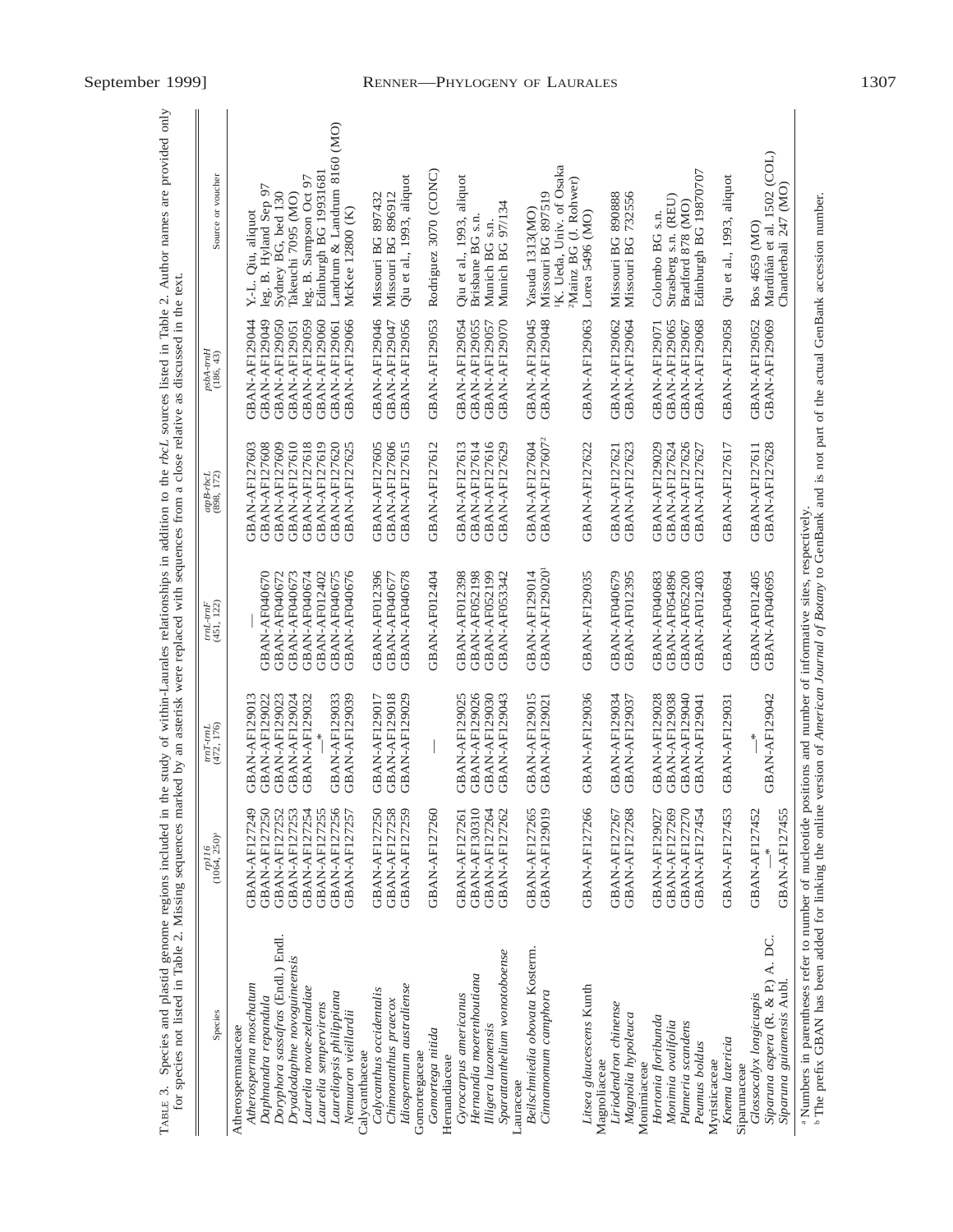TABLE 4. (A) Morphological matrix and (B) Coding of morphological characters used in the cladistic analysis. See Renner, Schwarzbach, and Lohmann (1997) for a discussion of character states, and for sources. *L.* = *Laurelia.* 

| A)                    |          |          |                |                |                |                |                |                |                |                          |                |                |                |                |                |
|-----------------------|----------|----------|----------------|----------------|----------------|----------------|----------------|----------------|----------------|--------------------------|----------------|----------------|----------------|----------------|----------------|
| Idiospermum           | 1        | 1        | 0              | $\overline{0}$ | $\overline{0}$ | $\overline{0}$ | $\overline{c}$ | 1              | $\Omega$       | 2                        | 3              | $\Omega$       | 1              | 1              | 1              |
| Calycanthus           | 1        | 1        | $\Omega$       | $\theta$       | $\overline{0}$ | $\overline{0}$ | $\overline{c}$ | $\overline{0}$ | $\Omega$       | $\overline{c}$           | 3              | $\Omega$       | 1              | 1              | 1              |
| Chimonanthus          | 1        | 1        | $\overline{0}$ | $\overline{0}$ | $\overline{0}$ | $\overline{0}$ | $\overline{2}$ | $\overline{0}$ | $\gamma$       | $\overline{2}$           | 3              | $\overline{0}$ | 1              | 1              | 1              |
| Cinnamomum            | 0/1      | 1        | $\overline{0}$ | 1              | 1              | $\overline{2}$ | 3              | 1              | $\Omega$       | $\overline{2}$           | 1              | $\overline{0}$ | $\Omega$       | 1              | 1              |
| Litsea                | 0/1      | 1        | $\overline{0}$ | 1              | 1              | $\overline{2}$ | 3              | 1              | $\Omega$       | $\overline{2}$           | 1              | $\overline{0}$ | $\theta$       | 1              | 1              |
| Beilschmiedia         | 0/1      | 1        | 0              | 1              | 1              | $\overline{2}$ | 3              | 1              | $\Omega$       | $\overline{2}$           | 1              | $\overline{0}$ | $\Omega$       | 1              | 1              |
| Hortonia              | 1        | 1        | $\overline{0}$ | $\overline{0}$ | 1              | $\overline{0}$ | 3              | $\overline{0}$ | $\Omega$       | $\overline{0}$           | 1              | $\overline{0}$ | $\overline{0}$ | $\overline{0}$ | 1              |
| Palmeria              | 1        | 1        | $\overline{0}$ | $\overline{0}$ | $\overline{0}$ | $\overline{0}$ | 3              | $\overline{0}$ | $\Omega$       | $\overline{0}$           | 1              | $\overline{0}$ | 3              | $\overline{0}$ | 1              |
| Monimia               | 1        | 1        | $\overline{0}$ | $\theta$       | 1              | $\overline{0}$ | 3              | $\overline{0}$ | $\Omega$       | 4                        | 1              | $\overline{0}$ | 3              | $\overline{0}$ | 1              |
| Peumus                | 1        | 1        | $\overline{0}$ | $\overline{0}$ | 1              | $\overline{0}$ | 3              | $\overline{0}$ | $\overline{0}$ | 3                        | 1              | $\overline{0}$ | $\overline{0}$ | $\overline{0}$ | 1              |
| Hernandia             | $\Omega$ | 1        | $\Omega$       | 1              | 1              | 1/3            | 3              | 1              | 1              | $\gamma$                 | 1              | $\theta$       | $\theta$       | 1              | 1              |
| Illigera              | $\Omega$ | 1        | $\Omega$       | 1              | 1              | 3              | 3              | 1              | 1              | $\gamma$                 | 1              | $\overline{0}$ | $\Omega$       | 1              | 1              |
| Gyrocarpus            | $\Omega$ | 1        | $\Omega$       | 1              | 1              | 1              | 3              | 1              | 1              | $\overline{\mathcal{C}}$ | 1              | $\overline{0}$ | $\theta$       | 1              | 1              |
| Sparattanthelium      | $\Omega$ | 1        | $\overline{0}$ | 1              | 1              | 1              | 3              | 1              | 1              | $\gamma$                 | 1              | $\overline{0}$ | $\Omega$       | 1              | 1              |
| novae-zelandiae<br>L. | 1        | 1        | $\overline{0}$ | $\theta$       | 1              | 1              | 1              | $\overline{0}$ | $\Omega$       | 1                        | $\overline{c}$ | $\overline{0}$ | 1              | $\overline{0}$ | 1              |
| sempervirens          | 1        | 1        | $\overline{0}$ | $\overline{0}$ | 1              | 1              | 1              | $\overline{0}$ | $\Omega$       | 1                        | $\overline{c}$ | $\overline{0}$ | 1              | $\overline{0}$ | 1              |
| Laureliopsis          | 1        | 1        | $\overline{0}$ | $\overline{0}$ | 1              | 1              | 1              | $\overline{0}$ | $\Omega$       | 1                        | $\overline{c}$ | $\overline{0}$ | 1              | $\overline{0}$ | 1              |
| Atherosperma          | 1        | 1        | $\overline{0}$ | $\overline{0}$ | 1              | 1              | 1              | $\overline{0}$ | $\Omega$       | 1                        | $\overline{c}$ | $\overline{0}$ | 1              | $\overline{0}$ | 1              |
| Nemuaron              | 1        | 1        | $\overline{0}$ | $\overline{0}$ | 1              | 1              | 1              | $\overline{0}$ | $\Omega$       | 1                        | $\overline{c}$ | $\overline{0}$ | 1              | $\overline{0}$ | 1              |
| Dryadodaphne          | 1        | 1        | $\overline{0}$ | 0              | 1              | 1              | 1              | $\overline{0}$ | $\Omega$       | 1                        | $\overline{c}$ | $\overline{0}$ | 1              | $\overline{0}$ | 1              |
| Daphnandra            | 1        | 1        | 0              | 0              | 1              | 1              | 1              | $\overline{0}$ | $\Omega$       | 1                        | $\overline{c}$ | $\overline{0}$ | 1              | 0              | 1              |
| Doryphora             | 1        | 1        | $\overline{0}$ | $\overline{0}$ | 1              | 1              | 1              | $\overline{0}$ | $\Omega$       | 1                        | $\overline{c}$ | $\overline{0}$ | 1              | $\overline{0}$ | 1              |
| Gomortega             |          | 1        | $\Omega$       | $\theta$       | 1              | 1              | 3              | $\gamma$       | 1              | 1                        | 1              | $\Omega$       | $\theta$       | $\overline{0}$ | 1              |
| Siparuna              | 1        | 1        | 1              | $\overline{0}$ | $\overline{0}$ | 1              | 3              | $\overline{0}$ | $\Omega$       | 1                        | $\overline{c}$ | 1              | 3              | $\overline{0}$ | 1              |
| Glossocalyx           | 1        | 1        | 1              | $\theta$       | $\overline{0}$ | 1              | 3              | $\overline{0}$ | $\Omega$       | ?                        | $\overline{2}$ | 1              | 3              | $\overline{0}$ | 1              |
| Knema                 | $\theta$ | $\theta$ | $\Omega$       | $\theta$       | $\overline{0}$ | $\overline{0}$ | $\Omega$       | 1              | $\Omega$       | 5                        | $\overline{c}$ | $\overline{0}$ | $\overline{2}$ | $\overline{0}$ | $\overline{0}$ |
| Liriodendron          | $\Omega$ | $\Omega$ | $\Omega$       | $\theta$       | $\overline{0}$ | $\overline{0}$ | $\overline{0}$ | $\Omega$       | $\Omega$       | $\Omega$                 | $\theta$       | $\Omega$       | $\overline{c}$ | $\Omega$       | $\theta$       |
| Magnolia              | $\theta$ | $\Omega$ | 0              | 0              | $\overline{0}$ | $\overline{0}$ | $\overline{0}$ | $\overline{0}$ | $\theta$       | $\overline{0}$           | $\theta$       | $\overline{0}$ | $\overline{c}$ | $\overline{0}$ | $\overline{0}$ |

B)

- 2 Cup-shaped receptacle 0, absent; 1, present
- 3 Innermost tepals 0, free; 1, connate
- 4 Fixed stamen numbers 0, absent; 1, present
- 5 Paired glands on filament bases 0, absent; 1, present
- 6 Anther dehiscence 0, longicidal; 1, by 2 apically-hinged valves; 2, by 4 apically-hinged values; 3, by 2 laterally-hinged values
- 7 Apertures 0, monosulcate; 1, meridionosulcate or disulcate; 2, disulculate; 3, inaperturate
- 8 Carpels 0, several; 1, one (the syncarpy in *Gomortega* is autapomorphic)
- 9 Epigyny 0, absent; 1, present
- 10 Chromosome number 0,  $n = 19$ ; 1,  $n = 21-22$ ; 2,  $n = 11-12$ ; 3, n  $=$  39; 4, n = 44; 5, n = 8
- 11 Ovule number and position 0, several ventral; 1, one apical; 2, one basal; 3, two ventral
- 12 Number of integuments 0, two; 1, one
- 13 Fruit type 0, drupes; 1, achenes; 2, capsules; 3, drupelets (enclosed in receptacle until full maturity); 4, berries
- 14 Endosperm 0, present; 1, absent
- 15 Nodes 0, tri- or multilacunar; 1, unilacunar

in which all equally parsimonious trees are saved and swapped on). This search was aborted after 90 h, and the majority rule consensus tree of all 17 500 equally parsimonious trees found at the time saved. Searches using the closest taxon addition and nearest neighbor interchange options in PAUP likewise resulted in memory overflow. The within-Laurales analyses were performed using heuristic searches, 1000 random taxon addition replicates, TBR swapping, and MULPARS. The COLLAPSE, but not the STEEPEST DECENT, options of PAUP were in effect during all searches. Characters were equally weighted and unordered, and gaps were treated as missing data (cf. section on Genome Regions). Tree length, branch lengths (using the ACCTRAN characterstate optimization), consistency index (CI), and retention index (RI) were taken from PAUP.

Bootstrap support (Felsenstein, 1985) for each clade in the intralauralean analyses was estimated based on 100 or 1000 replications, using the closest taxon addition and TBR branch swapping options. For the broadscale *rbcL* analysis, relative clade support was assessed via two parsimony jackknife analyses, each with 10 000 replicates (Farris et al., 1996 [1997]). Bremer support (Bremer, 1988, 1994), also called the decay index, was calculated as outlined in Bremer (1994).

Morphological characters were investigated, using MacClade 3.0, by optimizing most parsimonious state assignments onto the best molecular trees of Laurales found (Maddison and Maddison, 1992). In a second step, they were appended to the combined molecular matrix and included in a heuristic analysis to investigate their effect on clade support.

*Data concatenation and ambiguity coding*—Parsimony analyses of the six data sets followed by bootstrapping showed that there were no statistically well-supported (''hard'') incongruencies among the topologies based on these data, and they were therefore combined. (See the Results section: Effects of amount of data and missing data, for further exploration of individual data sets.) For the combined 6-genome regions-28-taxon analysis, sequences from the same species (usually from a single total DNA extract) were spliced together with the following exceptions (Tables 2, 3): a *Doryphora aromatica rbcL* sequence was combined with *rpl16, trnT*-*trnL, trnL*-*trnF, atpB*-*rbcL,* and *psbA*-*trnH* sequences from *Doryphora sassafras. Doryphora* comprises just these two species. In the Lauraceae, spacer and intron sequences from *Beilschmiedia obovata* and *Litsea glaucescens* were supplemented by *rbcL* sequences from *Cryptocarya obovata* and *Litsea japonica,* respectively. *Cryptocarya and Beilschmiedia* are both members of the Cryptocaryeae. For *Siparuna,* four sequences from *S. aspera* were combined with one from *S. lepidota* and one from *S. guianensis.* For *Laurelia sempervirens* and *Glossocalyx longicuspis,* the sequence to be spliced came from their respective closest relatives, which were also in the data set (compare Table 3). Specifically, the genus *Laurelia* (Atherospermataceae) comprises two species that grouped with each other in the *rpl16* data set (63% bootstrap support), while the other four data sets contained too few informative nucleotide changes to yield statistically well-supported groupings within atherosperms with the exception of an *Atherosperma*-*Nemuaron* clade that appeared in two of the data sets. Basing myself mainly on the *rpl16* data, I decided to use the *L. novaezelandiae trnT*-*trnL* sequence to complement the five other sequences from *L. sempervirens* rather than dropping *L. sempervirens* from the analysis (see below for an alternative approach). *Glossocalyx* is a monotypic genus that based on morphological, *rbcL,* and *trnL*-*trnF* data is sister to *Siparuna* (Renner, Schwarzbach, and Lohmann, 1997; Renner, 1998); a *Siparuna trnT*-*trnL* sequence was used to complement the *Glossocalyx* set of sequences.

In two cases, I decided against matching and fusion of terminals. Gomortegaceae comprise a single species, *Gomortega nitida,* for which no *trnT*-*trnL* sequence could be generated. Likewise, *Atherosperma* comprises a single species from which I was unable to amplify *trnLtrnF*. Both sequences were coded as missing ("nnnn") and then spliced in with the remaining five *Gomortega* and *Atherosperma* sequences, which added 472 and 451 ambiguous sites, respectively (out of 4402 total nucleotide sites used for each taxon). These 923 ambiguous sites represent 0.74% of all nucleotide positions (923 of  $28 \times 4402 =$ 123 256 positions).

I explored the following alternative approaches to the problem of missing sequences. First, the two sequences that contained missing characters, *Gomortega* and *Atherosperma,* were excluded from the analysis. Second, the two data sets containing ''holes'' that could not be filled by splicing (*trnT*-*trnL* for *Gomortega*; *trnL*-*trnF* for *Atherosperma*) were sequentially and simultaneously excluded.

<sup>1</sup> Phyllotaxy 0, alternate or spiral-alternate; 1, decussate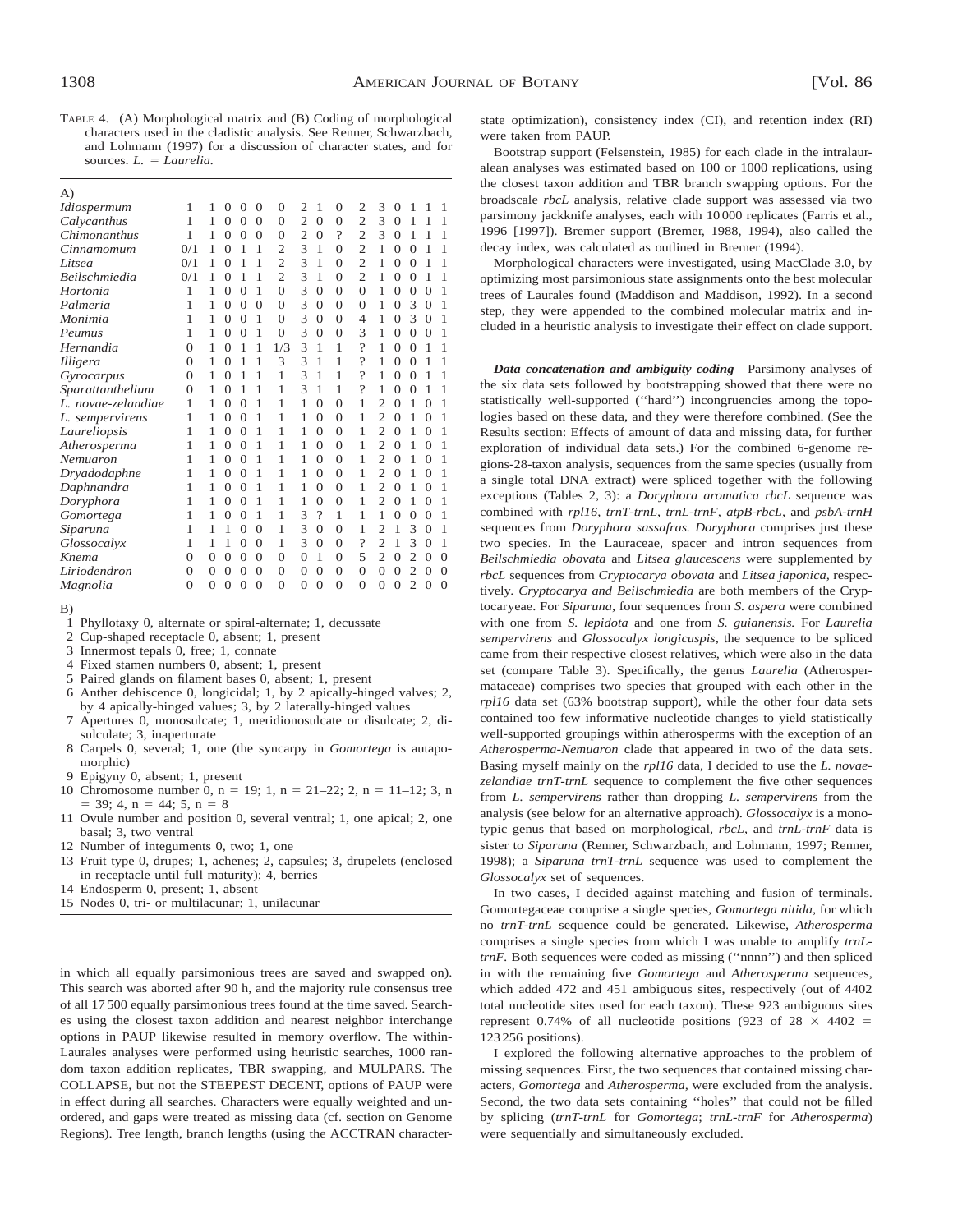

Fig. 2. Internal structure of Laurales. The strict consensus of the four shortest trees found in the 28-taxa-6-plastid-region analysis after 1000 unconstrained TBR/RAS searches with MULPARS is shown. Numbers above branches are branch lengths (in number of nucleotide changes); numbers below branches are bootstrap (in % of 1000 replications) and decay values. The tree was rooted at the branch between the outgroup (Magnoliales) and the remaining taxa as suggested by other molecular analyses (see text). *Laurelia s.* = *L. sempervirens, Laurelia n.* = *L. novaezelandiae*.

#### RESULTS

*Identification of the lauralean clade*—The 89-taxa *rbcL* data set included 403 potentially informative characters. By the time the PAUP search was aborted it had found 17 500 equally parsimonious trees ( $L = 1895$ , CI  $= 0.399$ , RI  $= 0.708$ ). Figure 1 shows one of these trees with jackknife values (based on 10 000 replicates) on the branches. The tree exhibits robust phylogenetic structure in the form of four suprafamily-level clades supported by jackknife values of  $>50\%$  (Fig. 1): (1) Illiciaceae, Schisandraceae, Trimeniaceae, and Austrobaileyaceae; (2) Amborellaceae, Cabombaceae, and Nymphaeaceae; (3) a magnolialean clade (Annonaceae, Eupomatiaceae, Degeneriaceae, Himantandraceae, Magnoliaceae, and Myristicaceae); and (4) Piperaceae and Saururaceae. Within core Laurales, Gomortegaceae and Atherospermataceae appear as sisters (but only at 49% jackknife support). The

*rbcL* sequences contain enough variation to group genera into families with the striking exception of the four representatives of Chloranthaceae (Fig. 1). As found in the molecular analyses cited in the Introduction, *Amborella,* formerly included in Laurales, groups with Nymphaeaceae/Cabombaceae (80% jackknife support) and Chloranthaceae (also sometimes included in Laurales; Table 1) represent a highly diverse and isolated group. This is the first study, however, to indicate that *Trimenia* belongs with *Illicium, Schisandra,* and *Austrobaileya* (69% jackknife support).

*Structure of the Laurales*—The matrix for the 25 core lauralean taxa (plus three outgroups) included 4402 characters of which 898 were informative. An unconstrained search yielded four equally parsimonious trees of length 2569 (including all characters), with a CI of 0.743 and a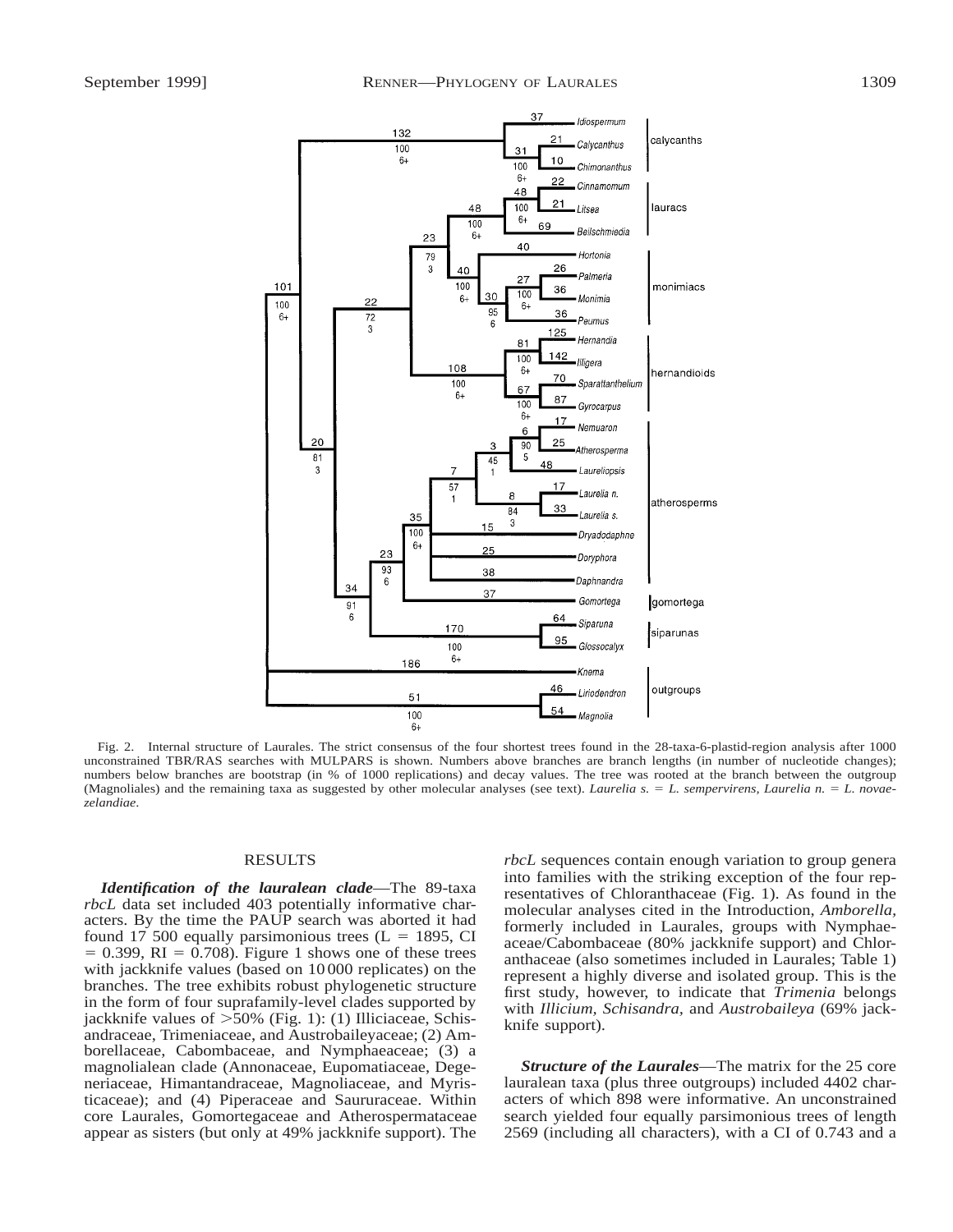RI of 0.741, located in a single island found in all 1000 random taxon addition replicates. The four trees, which differed from each other only in the placement of the three first-branching genera of Atherospermataceae (Fig. 2), were rooted at the branch between Magnoliales and the remaining taxa based on published and unpublished analyses that show Magnoliales and Laurales as sister groups (Nandi, Chase, and Endress, 1998, fig. 4; Magnoliales here are seen as including Annonales and Myristicaceae; M. Chase, personal communication, 1998, Royal Botanic Gardens Kew; M. Chase, D. Soltis, and P. Soltis, unpublished data).

The addition of 15 morphological characters to the matrix resulted in the same four trees  $(L = 2611, Cl = 51)$  $0.742$ , RI = 0.746). Bootstrap support for most clades remained unchanged or changed minimally. Support for the Monimiaceae-Lauraceae sister-group relationship, however, dropped to 43%, which was not unexpected because several morphological characters conflict with such a relationship, supporting instead a Lauraceae-Hernandiaceae relationship (see Discussion).

*Effects of amount of data and missing data*—Of the six molecular data sets, four by themselves yield statistically supported resolution at the family level  $(>50\%$  bootstrap support): *rpl16* and *atpB*-*rbcL* support the Siparunaceae (atherosperm-*Gomortega*) clade (at 82 and 71%, respectively) as well as the atherosperm-*Gomortega* clade (at 74 and 60%, respectively), while *rbcL* supports only the atherosperm-*Gomortega* sister-group relationship (at 54%). *Rpl16* and *atpB*-*rbcL* also both support the node making Calycanthaceae sister to all remaining families (at 85 and 58%, respectively), and *atpB*-*rbcL* and *trnT*-*trnL* both support the Hernandiaceae-Monimiaceae-Lauraceae clade (at 59 and 77%, respectively). No ''hard'' topological conflicts among trees based on individual or variously combined data sets were found.

To explore the effects of absolute numbers of informative characters included and of particular sets of data, such as the *trnT*-*trnL* or *trnL*-*trnF* matrices that each included  $\sim$ 450 ambiguous sites due to lacking sequences (Materials and Methods), I sequentially added or excluded data sets. These searches and bootstrap analyses were run using the closest taxon addition option rather than random taxon addition. The exclusion of the *trnT*-*trnL* data (472 characters of which 176 were parsimony informative) yielded six equally parsimonious trees  $(L =$ 2112, CI = 0.746, RI = 0.738), the strict consensus of which was identical to the tree resulting from the full analysis, except that the Hernandiaceae-(Lauraceae-Monimiaceae) clade collapsed. When bootstrapped, support for the remaining clades remained virtually the same as in the full analysis. The exclusion of the *trnL*-*trnF* data (451 characters of which 122 were parsimony informative) yielded four equally parsimonious trees  $(L = 2208$ ,  $CI = 0.750$ ,  $RI = 0.746$ ). Their strict consensus was identical to the topology found in the full analysis except for intra-atherosperm relationships, which were less resolved; clade support was almost unaffected. The exclusion of the *atpB*-*rbcL* data (898 characters of which 172 were parsimony informative) resulted in three equally parsimonious trees (L = 2015, CI = 0.745, RI = 0.744) with the same general topology as before, but support values for the Hernandiaceae-(Lauraceae-Monimiaceae) and Lauraceae-Monimiaceae clades dropped to 55%. The exclusion of the *rbcL* data (1331 characters of which 135 were informative) resulted in four shortest trees  $(L =$ 2114, CI =  $0.766$ , RI =  $0.758$ ) with the same topology as found in the full analysis except that the Lauraceae-Monimiaceae node now had only 49% bootstrap support; support for the remaining clades remained essentially unchanged. The exclusion of the *rpl16* data (1064 characters of which 250 were parsimony informative) resulted in lower support for the node making Calycanthaceae sister to all other Laurales (49%) and for the Monimiaceae-Lauraceae node (48%). Finally, exclusion of the *psbAtrnH* data (186 characters of which 43 were parsimony informative) had almost no effect on topology or bootstrap values.

To explore the effects of the 472 and 451 ambiguous sites contained in the concatenated sequences of *Gomortega* and *Atherosperma,* an analysis was run with both these taxa excluded. This yielded two shortest trees of the same topologies as found in the full analysis  $(L =$ 2499, CI =  $0.749$ , RI =  $0.742$ ). Bootstrap percentages remained virtually unchanged. Next, I re-included *Gomortega* and *Atherosperma* and instead excluded *Illigera* and *Hernandia* because these and other Hernandiaceae are among the longest branches in the analysis (Fig. 2). This resulted in two shortest trees of the same general topology as found before except that the Monimiaceae no longer grouped with the Lauraceae but instead with the remaining two Hernandiaceae (43% bootstrap support). The exclusion of any two (of four) Monimiaceae or two (of three) Calycanthaceae, by contrast, did not significantly affect topology or clade support.

## DISCUSSION

*Effects of taxon vs. character sampling density*—The effects on phylogenetic accuracy, resolution, and clade support of adding taxa and/or characters have been explored by Graybeal (1998), who found that when the total number of characters is held constant, accuracy is much higher if the characters are distributed across a larger number of taxa. Similar conclusions, namely that denser species sampling greatly improves the ability of an analysis to reconstruct phylogeny, have been reached by others (Lecointre et al., 1993, 1994; Hillis, 1996; Purvis and Quickie, 1997). Although I did not address the relationship between adding taxa vs. adding characters systematically, the experimental exclusion or inclusion of taxa vs. characters showed the sometimes striking impact of lowering taxon density. Thus, the exclusion of two Hernandiaceae, a group particularly rich in nucleotide changes and thus easily forming long branches, had the same impact as an ''across the board'' exclusion of up to a quarter of all informative characters (cf. Results). These results underline the importance of sampling taxa specifically so as to enhance signal by breaking up long branches, which in the Laurales involves sampling several Hernandiaceae.

*Circumscription of the Laurales*—The broadscale *rbcL* analysis shows that a monophyletic order Laurales includes the following seven lineages (using available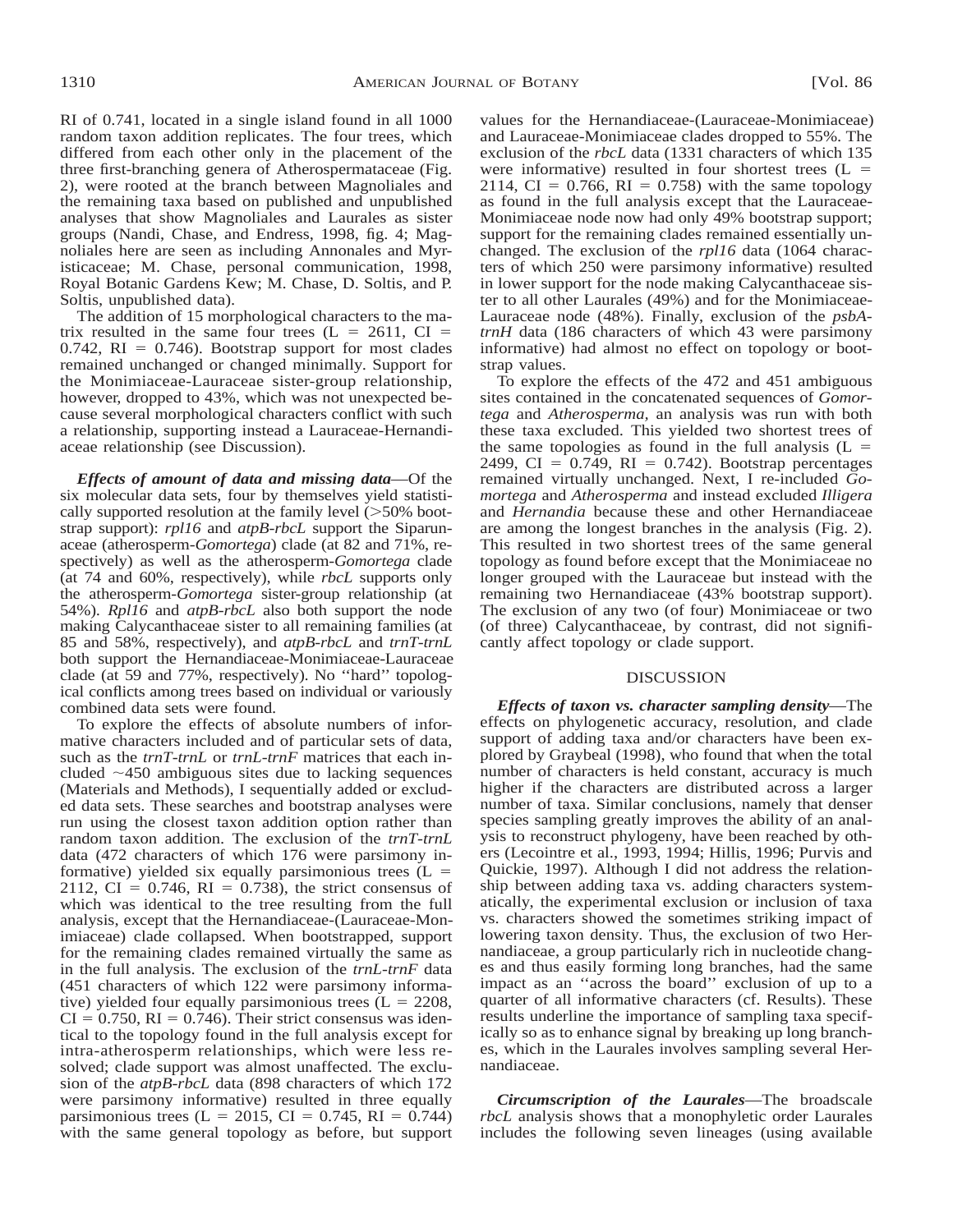family names): Atherospermataceae, Calycanthaceae (incl. Idiospermaceae), Gomortegaceae, Hernandiaceae, Lauraceae, Monimiaceae, and Siparunaceae. The best contender for a morphological synapomorphy for these seven families is their perigynous flowers, in which the carpel(s) is/are often deeply embedded in a fleshy receptacle that may or may not become woody in fruit (Hallier, 1905; Endress and Igersheim, 1997). Other characters often listed as typically lauralean, such as uniovulate carpels, unilacunar nodes, opposite leaves, and inaperturate pollen, while being useful for distinguishing Laurales from their presumed closest relatives (Magnoliales?), vary within Laurales and/or are also found in a number of other basal angiosperms.

In the single most-parsimonious tree resulting from the combined  $rbcL$  + morphology analysis of Nandi, Chase, and Endress (1998), Laurales appear as sister to a clade comprising Myristicaceae, Magnoliales, and Annonales  $(5 - 1)$  Magnoliales s.l.), albeit with less than 50% bootstrap support. A problem in this study that conceivably contributed to this low support is that the Laurales were circumscribed as including Calycanthaceae, Monimiaceae s.l., Lauraceae, Hernandiaceae s.str., and Gyrocarpaceae (mislabelled as ''Gyrostemonaceae'' on p. 199; P. Endress, personal communication, September 1998). Gomortegaceae were not included in the study. For the molecular matrix the highly autapomorphic Calycanthaceae (compare the length of their subtending branch in Fig. 2) were chosen as a place holder, while for the morphological matrix presumed apomorphic tendencies were scored across the entire order. Thus, Laurales were scored as having valvate anther opening (character 230, absent/ present), inaperturate or monosulcate pollen (character 129 with four states), a reticulate sexine (character 135 with four states), marginal placentation (character 241 with four states), and oil or proteins stored in the endosperm (character 161 with four states). These characters are variable within Laurales (as are many other characters scored as monomorphic) and do not occur together in any of the families.

*Families excluded from Laurales*—Of the excluded families (see Results) none was morphologically strongly linked with the core Laurales. Generally, the inclusion of Amborellaceae, Chloranthaceae, Trimeniaceae, and sometimes Austrobaileyaceae in Laurales was based on such widespread lower angiosperm traits as unilacunar nodes, opposite leaves, or a spiral floral phyllotaxy, and in the case of the first three also the single apical ovule. Typically, Chloranthaceae were thought to be closest to Trimeniaceae and Amborellaceae (Endress and Sampson, 1983; Sampson and Endress, 1984; Endress, 1987), which in turn remained in Laurales mostly because of tradition (they had originally been described as Monimiaceae; see Introduction). In a strikingly inconsistent decision, Cronquist (1981) excluded Chloranthaceae from Laurales but left *Amborella* and *Trimenia* in the order, stating ''[*Amborella*] is clearly a member of the Laurales, in which its primitively vesselless wood, alternate leaves, essentially hypogynous flowers, several carpels, abundant endosperm, and stamens dehiscent by slits mark it as an archaic type. The virtual absence of ethereal oil cells is anomalous in the group. . . '' Takhtajan (1997) adopts the

same line, adding ''Trimeniaceae also approach Chloranthaceae, which I prefer to put in a separate order.'' In keeping with a phenetic approach to classification, he excluded Calycanthaceae from Laurales, placing them in a monotypic order next to Laurales.

Although earlier work had stressed the overall similarity between Chloranthaceae, Trimeniaceae, and Amborellaceae (see especially Endress and Sampson, 1983), these families do not group together based on *rbcL.* Rather, *Amborella* groups with Nymphaeaceae/Cabombaceae, and *Trimenia* with *Schisandra*/*Illicum*/*Austrobaileya,* while Chloranthaceae occupy an isolated position (Fig. 1). Sequences of 18S and *atpB* are currently being produced for *Trimenia* to add this taxon to combined *rbcL*  $+$  *atpB* + 18S analyses.

*Relationships within Laurales*—Within Laurales, the oldest split is between Calycanthaceae and the remaining six families, which in turn form two clades, the Siparunaceae (Atherospermataceae-Gomortegaceae) and the Hernandiaceae (Monimiaceae-Lauraceae). Calycanthaceae, Lauraceae, and Hernandiaceae are clearly monophyletic. Whether or not the single species of *Idiospermum* is recognized as a family (Idiospermaceae) depends on taste (Stevens, 1997; Backlund and Bremer, 1998) as does the recognition of Gyrocarpaceae. As shown by Shutts (1960), Kubitzki (1969), and others, the two subgroups of Hernandiaceae, *Gyrocarpus* and *Sparattanthelium* on the one hand and *Hernandia* and *Illigera* on the other, are divided by a major morphological gap, which historically led to their repeated assignment to different higher taxa.

Several morphological characters are consistent with the molecular results (as is also apparent from the morphological analysis of Donoghue and Doyle [1989] once Amborellaceae, Trimeniaceae, Chloranthaceae, and Austrobaileyaceae are removed from the Laurales). The deep split between Calycanthaceae and the remaining families is paralleled by at least three characters. (1) Calycanthaceae have two lateral ovules per carpel (of which only the lower one forms a mature embryo sac; Schaeppi, 1953; Nicely, 1965), while all other families have a single ovule per carpel. (2) Calycanthaceae have disulculate columellate pollen, while the remaining families with one exception have inaperturate pollen with rather thin, often spinulose exines. The disulculate state in Calycanthaceae may have been acquired relatively recently in their evolution, since a fossil flower attributed to that family (Friis et al., 1994) has monosulcate pollen. Another difference between extant Calycanthaceae and the fossil is that modern calycanth pollen has a nearly closed tectum, while the fossil has a reticulate tectum. If the ancestral lauralean pollen is assumed to have been monosulcate with a thick exine, the Calycanthaceae would have retained the thick exine but modified the single sulcus into two sulculi, while their sister lineage would have lost both the thick exine and the sulcus. Inaperturate pollen with thin, granular-spinulose exines as found in the sister clade to calycanths is rare in basal angiosperms and therefore represents a clear synapomorphy. (3) A third character, paralleling the ovule and pollen characters, is the presence or absence of floral nectary glands. Calycanthaceae are beetle-pollinated and devoid of nectaries (except for iso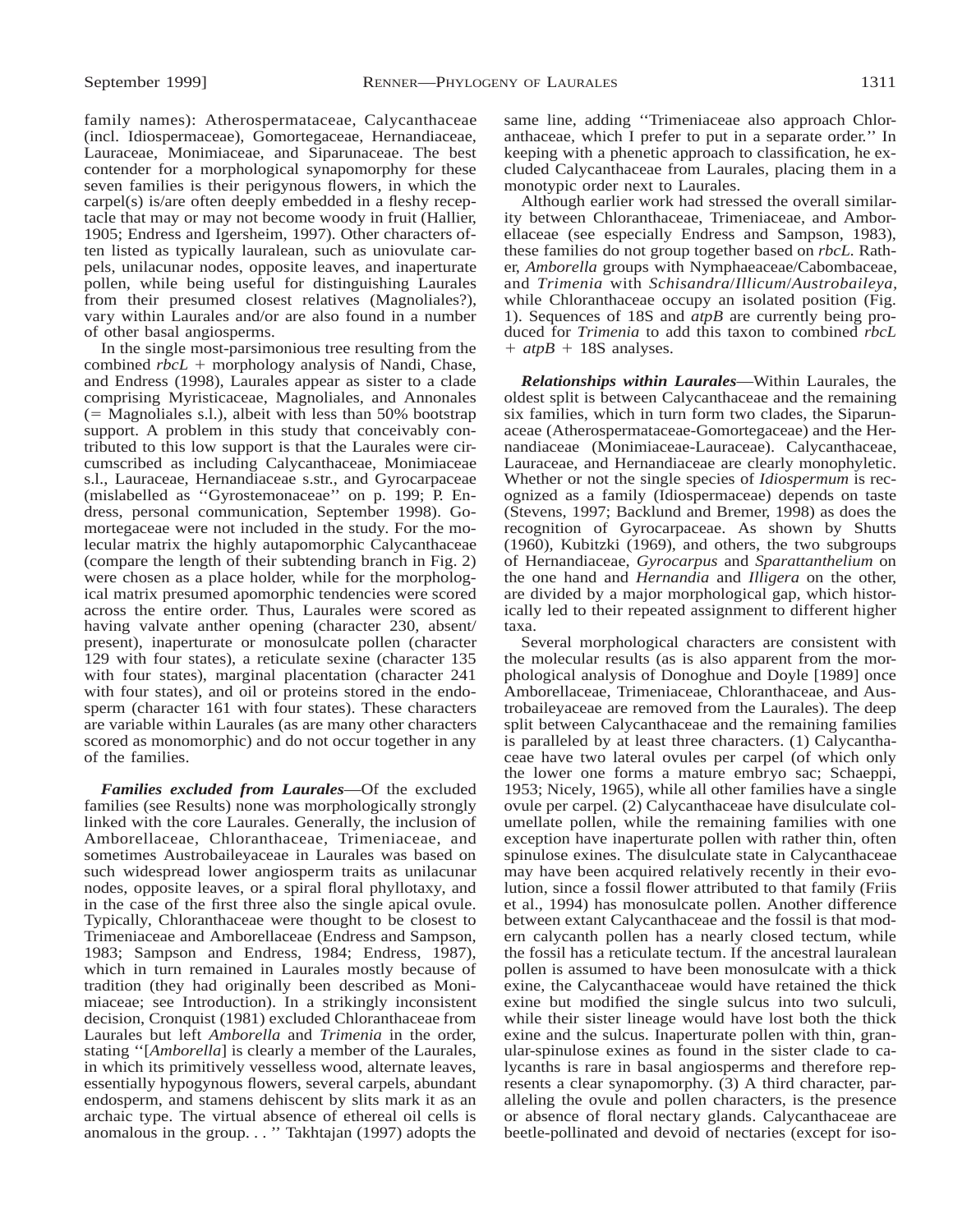lated nectarogeneous fields on the inner tepals of *Chimonanthus*; Vogel, 1998), whereas large nectary glands on the filament bases characterize Lauraceae, Hernandiaceae, first-branching Monimiaceae, Atherospermataceae, and Gomortegaceae. The only lineages without filament glands are *Palmeria* and other higher Monimiaceae and Siparunaceae (Renner, Schwarzbach, and Lohmann, 1997), both apparently cases of secondary loss. Glands were likely lost in conjunction with increasing closure of flowers, which as far as known are pollinated by small non-nectar feeding beetles in Monimiaceae (Lorence, 1985) and by ovipositing (again, non-nectar foraging) gall midges in Siparunaceae (Feil and Renner, 1991; Feil, 1992; see Renner, Schwarzbach, and Lohmann [1997] for details on pollen tube growth in *Siparuna*). Lorence (1985, p. 66) observed flies as pollinators in some species of *Tambourissa* that offer mucilaginous stigma exudates as a reward (in addition to pollen) and hypothesized a secondary switch from beetle to fly pollination.

In summary, the molecular data support Kubitzki's (1993c) view that ''the Calycanthaceae are certainly the most aberrant element, yet not as primitive as claimed by Loconte and Stevenson (1991), but rather autapomorphic.''

*The Monimiaceae-Lauraceae-Hernandiaceae clade*— These three families formed a moderately well-supported clade (Fig. 2) that morphologically appears supported mainly by the apical position of their ovules (the ovules are inserted at or near the locule apex). Their sister clade settled on basal ovules (ovules inserted at or near the base of the locule) except for *Gomorteg*a (below), while Calycanthaceae have two lateral ovules. Some earlier workers have stressed the close relationship of Monimiaceae, Lauraceae, and Hernandiaceae (Shutts, 1960; Takhtajan, 1973; Rohwer, 1993), but assessments of relationships were handicapped by the prevailing broad concept of Monimiaceae, which greatly confused the picture of character variability in this family. As long as Siparunaceae and Atherospermataceae are included in Monimiaceae, the last combine basal and apical ovules, tetrasporangiate and disporangiate stamens with anthers opening by slits or apically hinged valves, wood with narrow rays and wood with very broad rays, and inaperturate thin-exined pollen as well as meridionosulcate columellate pollen.

The sister-group relationship between Lauraceae and Monimiaceae (Fig. 2) found here implies three parallelisms in Lauraceae and Hernandiaceae or reversals in Monimiaceae. First, the fixed unicarpellate condition found in both families must have evolved independently. Elsewhere within Laurales, solitary carpels evolved in Calycanthaceae (*Idiospermum*) and within higher Monimiaceae (*Xymalos, Hennecartia*), but all remaining groups, including Monimiaceae, have numerous carpels per flower. Second, the fixation of stamen and tepal numbers in flowers of Lauraceae (which are 3-merous) and Hernandiaceae [which are 3–4(–6) or 4–8-merous] likely evolved independently, and future morphological analyses should no longer treat the ''fixed number of floral parts'' as a single character as done here. Third, the absence of endosperm from the mature seeds of Lauraceae and Hernandiaceae must have evolved independently. Endosperm is also lost in Calycanthaceae.

The molecular phylogeny implies that disporangiate two-valvate anthers in Lauraceae and Hernandiaceae evolved independently, confirming the traditional view that tetrasporangiate stamens are basal in Lauraceae (Rohwer, 1993; Crane, Friis, and Pedersen, 1994). Tetrasporangiate stamens are plesiomorphic in the order, and they open by slits in two of the seven families of Laurales, Calycanthaceae and Monimiaceae. Notably, Monimiaceae anthers may dehisce longicidally or rarely transversally and may have short lateral incisions at the top and bottom of the slits, which results in a saloon doorlike opening of the thecae (Baillon, 1869, fig. 339; Endress and Hufford, 1989, figs. 83–84). This can be interpreted as either a tendency towards valvate anther opening or a remnant of a former valvate dehiscence. The disporangiate anthers of Hernandiaceae dehisce in various ways; *Gyrocarpus* and *Sparattanthelium* have apically hinged valves, while *Illigera* and *Hernandia* (except the single species of *H.* subgenus *Hazomalania*) have laterally hinged valves. In *Hazomalania,* according to Kubitzki (1993b) ''the most primitive element of the family,'' valves are hinged apically (work on a molecular phylogeny of Hernandiaceae is in progress; Renner, unpublished data). Friis et al. (1994) have described a calycanthaceous fossil flower, *Virginianthus,* that had tetrasporangiate anthers opening by laterally hinged valves. It is thus possible that valvate dehiscence (with the valves laterally hinged) is ancestral in Laurales and was lost in Calycanthaceae and Monimiaceae, however, this interpretation hinges on the correct placement of *Virginianthus.*

*The Atherospermataceae-Gomortegaceae-Siparunaceae clade*—This clade receives 91% bootstrap support (Fig. 2) and agrees with several nonmolecular characters. Thus, all three families have disporangiate two-valvate stamens. Atherospermataceae and Siparunaceae have a chromosome number of  $n = 22$  (Philipson, 1993b), while  $Go$ *mortega nitida* has  $n = 21$  (Goldblatt, 1976; under the synonymous name *G. keule*). The ancestral condition in the clade is basal ovules (in contrast to the condition in its sister clade). The gynoecium of *Gomortega* is unique in Laurales in being syncarpous (two to three merous) and inferior (Leinfellner, 1968; Endress and Igersheim, 1997), and it may be surmised that the evolution of apical ovules in *Gomortega* occurred with the fusion and embedding of the ovary. Gomortegaceae have traditionally been placed close to, or even in, Monimiaceae. For example, Philipson (1987) stated ''The coherence of the Monimiaceae and the gap which separates them from other families of Laurales justify its continued recognition as a single family. Gomortegaceae, with a single species, represents the sole possible reservation. If its syncarpous inferior gynoecium is not considered sufficient to separate it from the Monimiaceae, then its union with that family would be a solution preferable to the fragmentation of the Monimiaceae.'' By contrast Rohwer (1993) thought ''*Gomortega* looks definitely lauraceous, and at least a cross-section of the ovary is needed to reveal features incompatible with Lauraceae.'' That the true relations of *Gomortega* lie with Atherospermataceae was first recognized by Schodde (1969, 1970) based on a phenetic analysis of some 40 morphological characters. A cladistic analysis of morphological characters (Renner, Schwarz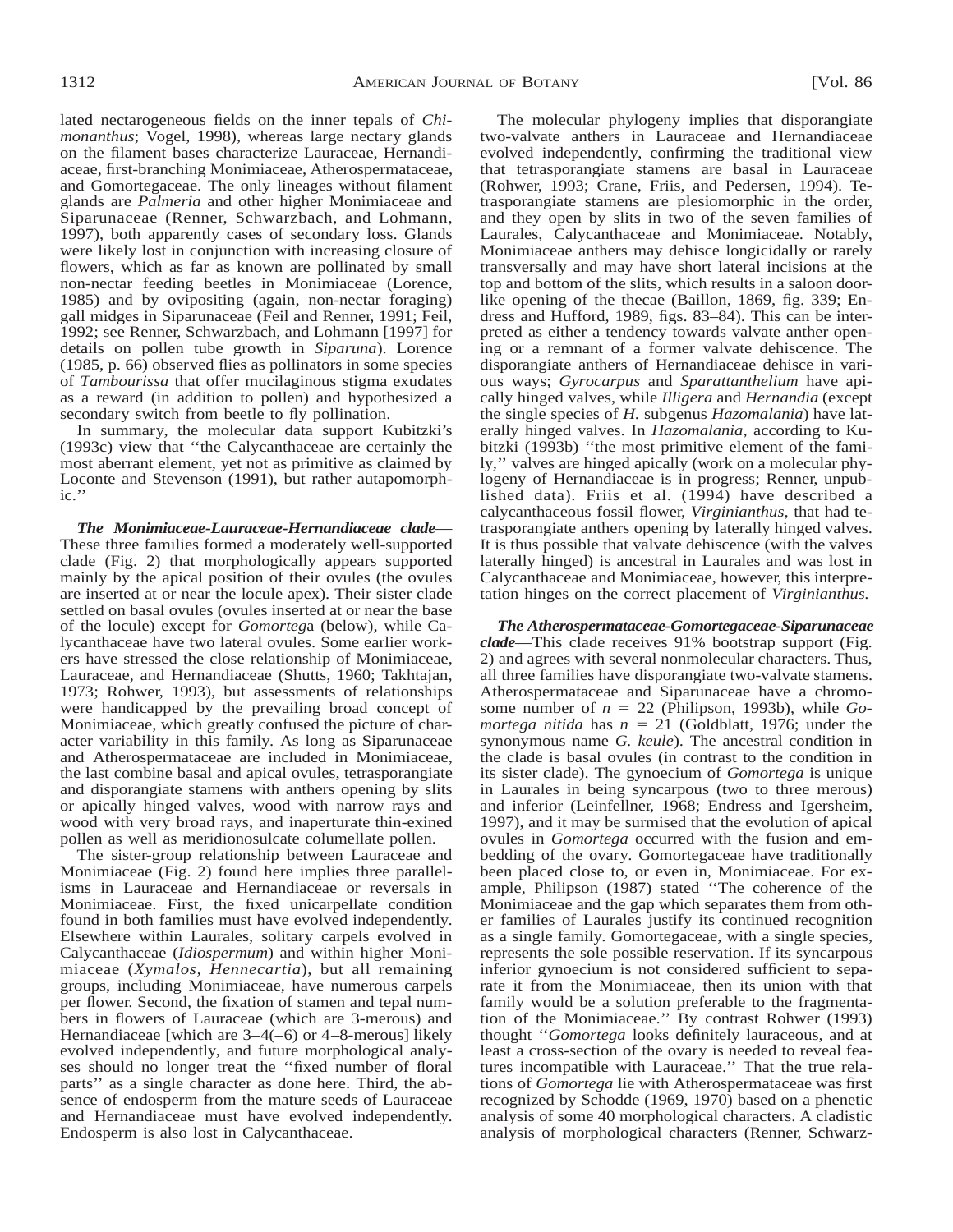bach, and Lohmann, 1997) also found Atherospermataceae and Gomortegaceae as sister groups, but support for this was weak. Among the few morphological or anatomical features suggesting a sister-group relationship between Atherospermataceae and *Gomortega* is the peculiar structure of their sieve tube plastids (Behnke, 1981, 1988). Most Monimiaceae s.str. and all Lauraceae, Hernandiaceae, and Siparunaceae have protein-containing plastids of the same kind as found in most Magnoliaceae and many Myristicaceae (Psc-type plastids in the notation of Behnke, 1988). By contrast, Calycanthaceae, Atherospermataceae, and *Gomortega* have plastids of the rare Pcsf-type (Behnke, 1988).

The DNA topology implies a return from inaperturate pollen with granulate exines, as found in most Laurales including Siparunaceae and *Gomortega,* to tectate-columellate exines and aperturate pollen along the stem lineage of Atherospermataceae. Transitions between granular and columellate tectal and/or supratectal sculptures have also occurred in the presumed closest relative of Laurales, the Magnoliales, in Annonaceae, Magnoliaceae, and Myristicaceae (Walker, 1976; Doyle and Le Thomas, 1994, 1996). Interestingly, Hesse and Kubitzki (1983) described *Gomortega* pollen as having short columellae, which might indicate a tendency towards thickening of the exine already along the stem lineage of atherosperms and *Gomortega.* The apertures in atherosperms are of the meridionosulcate or disulcate kind, which is very rare (Sampson, 1996, 1997) and possibly a hint of their de novo evolution.

Siparunaceae have many autapomorphic characters, such as disporangiate anthers that open by a single flap (a unique state in the Magnoliidae; Endress and Hufford, 1989, p. 77), unitegmic ovules (Renner, Schwarzbach, and Lohmann, 1997), and flowers closed by a roof.

*Taxonomic conclusions*—Laurales comprise seven major lineages for which family names are available. Trimeniaceae (like Amborellaceae, Austrobaileyaceae, and Chloranthaceae) are not part of Laurales. The recognition of Gyrocarpaceae and Idiospermaceae as families separate from Hernandiaceae and Calycanthaceae, respectively, is purely a matter of ranking, whereas the Monimiaceae s.l. are polyphyletic and need to be dismantled, as already argued by Schodde (1970). The information provided by this study should allow a clearer interpretation of the morphological and chemical characters found in Laurales (along the lines of Nandi, Chase, and Endress, 1998) and help to represent the group appropriately in the broader scale studies needed to link it to putative sister groups, such as the Magnoliales.

## LITERATURE CITED

- ABLETT, E. M., J. PLAYFORD, AND S. MILLS. 1997. The use of rubisco DNA sequences to examine the systematic position of *Hernandia albiflora* (C. T. White) Kubitzki (Hernandiaceae), and relationships among the Laurales. *Austrobaileya* 4: 601–607.
- ANGIOSPERM PHYLOGENY GROUP. 1998. An ordinal classification for the families of flowering plants. *Annals of the Missorui Botanical Garden* 85: 531–553.
- BAILLON, H. E. 1869. Histoire des Plantes, vol. 1. L. Hachette et Cie, Paris.
- BACKLUND, A., AND K. BREMER. 1998. To be or not to be—principles of classification and monotypic plant families. *Taxon* 47: 391–400.
- BAUM, D. A., R. L. SMALL, AND J. F. WENDEL. 1998. Biogeography and floral evolution of baobabs (*Adansonia,* Bombacaceae) as inferred from multiple dat sets. *Systematic Biology* 47: 181–207.
- BEHNKE, H.-D. 1981. Sieve-element characters. *Nordic Journal of Botany* 1: 381–400.
- 1988. Sieve-element plastids, phloem protein, and evolution of flowering plants: III. Magnoliidae. *Taxon* 37: 699–732.
- BENTHAM, G. 1870. Flora Australiensis, vol. V. Lovell Reeve & Co., London.
- ———, AND J. D. HOOKER F. 1880. Genera Plantarum, vol. 3. Lovell Reeve & Co., London.
- BREMER, K. 1988. The limits of amino acid sequence data in angiosperm phylogenetic reconstruction. *Evolution* 42: 795–803.
- ———. 1994. Branch support and tree stability. *Cladistics* 10: 295– 304.
- CHASE, M. W., ET AL. 1993. Phylogenetics of seed plants: an analysis of nucleotide sequences from the plastid gene *rbcL. Annals of the Missouri Botanical Garden* 80: 528–580.
- ———, AND A. V. COX. 1998. Gene sequences, collaboration, and analysis of large data sets. *Australian Journal of Systematic Botany* 11: 215–229.
- CRANE, P. R., E. M. FRIIS, AND K. R. PEDERSEN. 1994. Palaeobotanical evidence on the early radiation of magnoliid angiosperms. *Plant Systematics and Evolution,* Supplement 8: 51–72.
- CREPET, W. L., AND K. C. NIXON. 1994. Flowers of Turonian Magnoliidae and their implications. *Plant Systematics and Evolution,* Supplement 8: 73–91.
- CRONQUIST, A. 1981. An integrated system of classification of flowering plants. Columbia University Press, New York, NY.
- . 1988. The evolution and classification of flowering plants. New York Botanical Garden, Bronx, NY.
- DONOGHUE, M. J., AND J. A. DOYLE. 1989. Phylogenetic analysis of angiosperms and the relationships of Hamamelidae. *In* P. R. Crane and S. Blackmore [eds.], Evolution, systematics, and fossil history of the Hamamelidae, vol. 1, 17–45. Clarendon Press, Oxford.
- DOYLE, J. A., M. J. DONOGHUE, AND E. A. ZIMMER. 1994. Integration of morphological and ribosomal RNA data on the origin of angiosperms. *Annals of the Missouri Botanical Garden* 81: 419–450.
- ———, AND A. LE THOMAS. 1994. Cladistic analysis and pollen evolution in Annonaceae. *Acta Botanica Gallica* 141: 149–170.
- ———, AND ———. 1996. Phylogenetic analysis and character evolution in Annonaceae. Bulletin du Muséum national d'Histoire na*turelle, section B, Adansonia* 18: 279–334.
- DRINNAN, A. N., P. R. CRANE, E. M. FRIIS, AND K. R. PEDERSEN. 1990. Lauraceous flowers from the Potomac Group (mid-Cretaceous) of eastern North America. *Botanical Gazette* 151: 370–384.
- DUVALL, M. R., M. T. CLEGG, M. W. CHASE, W. D. CLARK, W. J. KRESS, H. G. HILLS, L. E. EGUIARTE, J. F. SMITH, B. S. GAUT, E. A. ZIMMER, AND G. H. LEARN, JR. 1993. Phylogenetic hypotheses for the monocotyledons constructed from *rbc*L sequence data. *Annals of the Missouri Botanical Garden* 80: 607–619.
- EKLUND, H., AND J. KVACEK. 1998. Lauraceous inflorescences and flowers from the Cenomanian of Bohemia (Czech Republic, Central Europe). *International Journal of Plant Sciences* 159: 668–686.
- ENDRESS, P. K. 1972. Zur vergleichenden Entwicklungsmorphologie, Embryologie und Systematik bei Laurales. *Botanische Jahrbücher fu¨r Systematik* 92: 331–428.
- -. 1987. The Chloranthaceae: reproductive structures and phylogenetic position. *Botanische Jahrbücher für Systematik* 109: 153– 226.
- -, AND L. D. HUFFORD. 1989. The diversity of stamen structures and dehiscence patterns among Magnoliidae. *Botanical Journal of the Linnean Society* 100: 45–85.
- -, AND T. IGERSHEIM. 1997. Gynoecium diversity and systematics of the Laurales. *Botanical Journal of the Linnean Society* 125: 93– 168.
- AND F. B. SAMPSON. 1983. Floral structure and relationships of the Trimeniaceae (Laurales). *Journal of the Arnold Arboretum* 64: 447–473.
- FARRIS, J. S., V. A. ALBERT, M. KÄLLERSJÖ, D. LIPSCOMB, AND A. G. KLUGE. 1996 [1997]. Parsimony jackknifing outperforms neighborjoining. *Cladistics* 12: 99–124.
- FAY, M. F., S. M. SWENSEN, AND M. W. CHASE. 1997. Taxonomic af-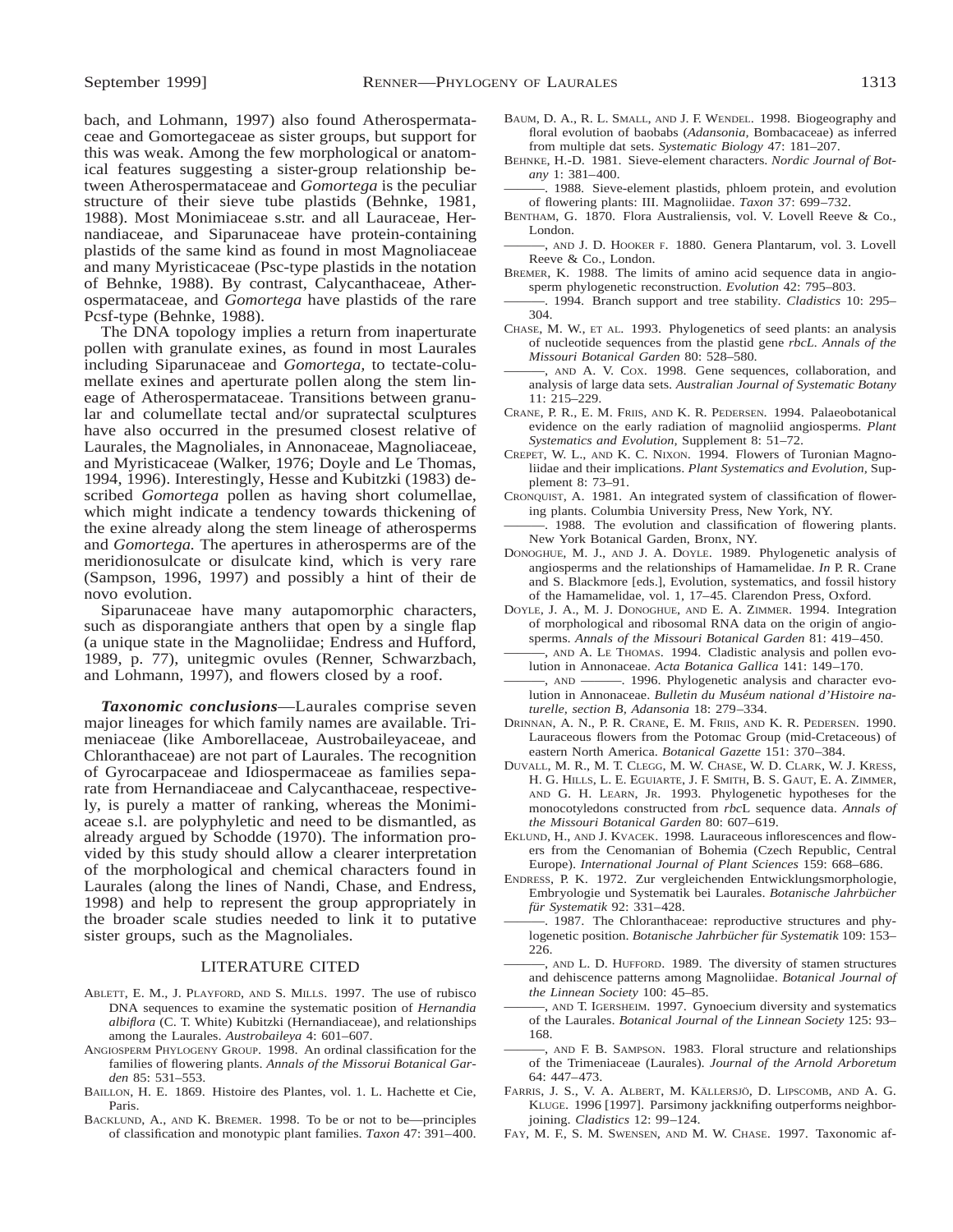finities of *Medusagyne oppositifolia* (Medusagynaceae). *Kew Bulletin* 52: 111–120.

- FEIL, J. P. 1992. Reproductive ecology of dioecious *Siparuna* (Monimiaceae) in Ecuador—a case of gall midge pollination. *Botanical Journal of the Linnean Society* 110: 171–203.
- ———, AND S. S. RENNER. 1991. The pollination of *Siparuna* (Monimiaceae) by gall-midges (Cecidomyiidae): another likely ancient association. *American Journal of Botany* 78: 186.
- FELSENSTEIN, J. 1985. Confidence limits on phylogenies: an approach using the bootstrap. *Evolution* 39: 783–791.
- FRIIS, E. M., P. C. CRANE, AND K. R. PEDERSEN. 1997. Fossil history of magnoliid angiosperms. *In* K. Iwatsuki and P. H. Raven [eds.], Evolution and diversification of land plants, 121–156. Springer-Verlag, Tokyo.
- ———, H. EKLUND, K. R. PEDERSEN, AND P. R. CRANE. 1994. *Virginianthus calycanthoides* gen. et sp. nov.: a calycanthaceous flower from the Potomac Group (Early Cretaceous) of eastern North America. *International Journal of Plant Sciences* 155: 772–785.
- GIBBS, L.S. 1917. A contribution to the phytogeography and flora of the Arfak mountains. Taylor and Francis, London.
- GOLDBLATT, P. 1976. Chromosome number in *Gomortega keule. Annals of the Missouri Botanical Garden* 63: 207–208.
- GOLENBERG, E. M., M. T. CLEGG, M. L. DURBIN, J. DOEBLEY, AND D. P. MA. 1993. Evolution of a noncoding region of the chloroplast genome. *Molecular Phylogenetics and Evolution* 2: 52–64.
- ———, D. E. GIANNASI, M. T. CLEGG, C. J. SMILEY, M. DURBIN, D. HENDERSON AND G. ZURAWSKI. 1990. Chloroplast DNA sequences from a Miocene *Magnolia* species. *Nature* 344: 656–658.
- GRAYBEAL, A. 1998. Is it better to add taxa or characters to a difficult phylogenetic problem? *Systematic Biology* 74: 9–17.
- HALLIER, H. 1905. Ein zweiter Entwurf des natürlichen (phylogenetischen) Systems der Blütenpflanzen. Berichte der Deutschen Bo*tanischen Gesellschaft* 23: 85–91.
- HASEBE, M., R. KOFUJI, M. ITO, M. KATO, K. IWATSUKI, AND K. UEDA. 1992. Phylogeny of gymnosperms inferred from *rbcL* gene sequences. *Botanical Magazine, Tokyo* 105: 673–679.
- HERENDEEN, P. S., W. L. CREPET, AND K. C. NIXON. 1993. *Chloranthus*like stamens from the Upper Cretaceous of New Jersey. *American Journal of Botany* 80: 865–871.
- HESSE, M., AND K. KUBITZKI. 1983. The sporoderm ultrastructure in *Persea, Nectandra, Hernandia, Gomortega* and some other lauralean genera. *Plant Systematics and Evolution* 141: 299–311.
- HILLIS, D. M. 1996. Inferring complex phylogenies. *Nature* 383: 130– 131.
- KELCHNER, S. A., AND L. G. CLARK. 1997. Molecular evolution and phylogenetic utility of the chloroplast *rpl16* intron in *Chusquea* and the Bambusoideae (Poaceae). *Molecular Phylogenetics and Evolution* 8: 385–397.
- KELLOGG, E. A., AND N. D. JULIANO. 1997. The structure and function of RuBisCo and their implications for systematic studies. *American Journal of Botany* 84: 413–428.
- KUBITZKI, K. 1969. Monographie der Hernandiaceen. *Botanische Jahrbu¨cher fu¨r Systematik* 89: 78–148.
- ———. 1993a. Introduction. *In* K. Kubitzki, J. G. Rohwer, and V. Bittrich [eds.], The families and genera of vascular plants, vol. 2, 1–12. Springer Verlag, Berlin.
- ———. 1993b. Hernandiaceae. *In* K. Kubitzki, J. G. Rohwer, and V. Bittrich [eds.], The families and genera of vascular plants, vol. 2, 334–338. Springer Verlag, Berlin.
- ———. 1993c. Calycanthaceae. *In* K. Kubitzki, J. G. Rohwer, and V. Bittrich [eds.], The families and genera of vascular plants, vol. 2, 197–200. Springer Verlag, Berlin.
- KÜHN, U., AND K. KUBITZKI. 1993. Myristicaceae. In K. Kubitzki, J. G. Rohwer, and V. Bittrich [eds.], The families and genera of vascular plants, vol. 2, 457–467. Springer Verlag, Berlin.
- LECOINTRE, G., H. PHILIPPE, H. L. VAN LE, AND H. LE GUYADER. 1993. Species sampling has a major impact on phylogenetic inference. *Molecular Phylogenetics and Evolution* 2: 205–224.
	- -, AND ———, 1994. How many nucleotides are required to resolve a phylogenetic problem? The use of a new statistical method applicable to available sequences. *Molecular Phylogenetics and Evolution* 3: 292–309.

LEINFELLNER, W. 1968. Über die Karpelle verschiedener Magnoliales.

VI. *Gomortega keule* (Gomortegaceae). *O¨sterreichische Botanische Zeitschrift* 115: 113–119.

- LES, H. D., D. K. GARVIN, AND C. F. WIMPEE. 1991. Molecular evolutionary history of ancient aquatic angiosperms. *Proceedings of the National Academy of Sciences, USA* 88: 10 119–10 123.
- LOCONTE, H., AND D. W. STEVENSON. 1991. Cladistics of the Magnoliidae. *Cladistics* 7: 267–296.
- LORENCE, D. H. 1985. A monograph of the Monimiaceae (Laurales) of the Malagasy region (Southwest Indian Ocean). *Annals of the Missouri Botanical Garden* 72: 1–165.
- MADDISON, W. P., AND D. R. MADDISON. 1992. MacClade: analysis of phylogeny and character evolution (version 3). Sinauer, Sunderland, MA.
- MANEN, J.-F., A. NATALI, AND F. EHRENDORFER. 1994. Phylogeny of Rubiaceae-Rubieae inferred from the sequence of a cpDNA intergenic region. *Plant Systematics and Evolution* 190: 195–211.
- MELCHIOR, H. [ED.] 1964. A. Engler's Syllabus der Pflanzenfamilien. II. Bornträger, Berlin.
- MONEY, L. L., I. W. BAILEY, AND B. G. L. SWAMY. 1950. The morphology and relationships of the Monimiaceae. *Journal of the Arnold Arboretum* 31: 372–404.
- NANDI, O. I., M. W. CHASE, AND P. K. ENDRESS. 1998. A combined cladistic analysis of angiosperms using *rbcL* and non-molecular data sets. *Annals of the Missouri Botanical Garden* 85: 137–212.
- NICELY, K. A. 1965. A monographic study of the Calycanthaceae. *Castanea* 30: 38–81.
- OLMSTEAD, R. G., B. BREMER, K. M. SCOTT, AND J. D. PALMER. 1993. A parsimony analysis of the Asteridae sensu lato based on *rbcL* sequences. *Annals of the Missouri Botanical Garden* 80: 700–722.
- PEDERSEN, K. P., P. R. CRANE, A. N. DRINNAN, AND E. M. FRIIS. 1991. Fruits from the mid-Cretaceous of North America with pollen grains of the *Clavatipollenites* type. *Grana* 30: 577–590.
- PHILIPSON, W. R. 1987. A classification of the Monimiaceae. *Nordic Journal of Botany* 7: 25–29.
- ———. 1993a. Trimeniaceae. *In* K. Kubitzki, J. G. Rohwer, and V. Bittrich [eds.], The families and genera of vascular plants, vol. 2, 596–599. Springer Verlag, Berlin.
- ———. 1993b. Monimiaceae. *In* K. Kubitzki, J. G. Rohwer, and V. Bittrich [eds.], The families and genera of vascular plants, vol. 2, 426–437. Springer Verlag, Berlin.
- PICHON, M. 1948. Les Monimiacées, famille hétérogène. *Bulletin du Muse´um Nationale d'Histoire Naturelle, Se´r.* 2, 20, 383–384.
- PRICE, R. A. 1996. Systematics of the Gnetales: a review of morphological and molecular evidence. *International Journal of Plant Science* 157, Supplement: S40–S49.
- PURVIS, A., AND D. L. J. QUICKIE. 1997. Building phylogenies: are the big easy? *Trends in Ecology and Evolution* 12: 49–50.
- QIAGEN. 1995. QIAGEN genomic DNA handbook. QIAGEN Inc., Santa Clarita, CA.
- ———. 1997. QIAquick spin handbook. QIAGEN Inc., Santa Clarita, CA.
- QIU, Y.-L., M. W. CHASE, D. H. LES, AND C. R. PARKS. 1993. Molecular phylogenies of the Magnoliidae: cladistic analysis of nucleotide sequences of the plastid gene *rbcL. Annals of the Missouri Botanical Garden* 80: 587–606.
- REICHE, K. 1896. Zur Kenntnis von *Gomortega nitida* R. et Pav. *Berichte der Deutschen Botanischen Gesellschaft* 14: 225–233, Tabula XVI.
- RENNER, S. S. 1998. Phylogenetic affinities of Monimiaceae based on cpDNA gene and spacer sequences. *Perspectives in Plant Ecology, Evolution and Systematics* 1: 61–77.
- ———, A. E. SCHWARZBACH, AND L. LOHMANN. 1997. Phylogenetic position and floral function of *Siparuna* (Siparunaceae: Laurales). *International Journal of Plant Sciences* 158, Supplement: S89– S98.
- ROHWER, J. 1993. Lauraceae. *In* K. Kubitzki, J. G. Rohwer, and V. Bittrich [eds.], The families and genera of vascular plants, vol. 2, 366–391. Springer Verlag, Berlin.
- SAMPSON, F. B. 1993. Pollen morphology of the Amborellaceae and Hortoniaceae (Hortonioideae: Monimiaceae). *Grana* 32: 154–162.
- -. 1996. Pollen morphology and ultrastructure of *Laurelia*, Lau*reliopsis* and *Dryadodaphne* (Atherospermataceae [Monimiaceae]). *Grana* 35: 257–265.